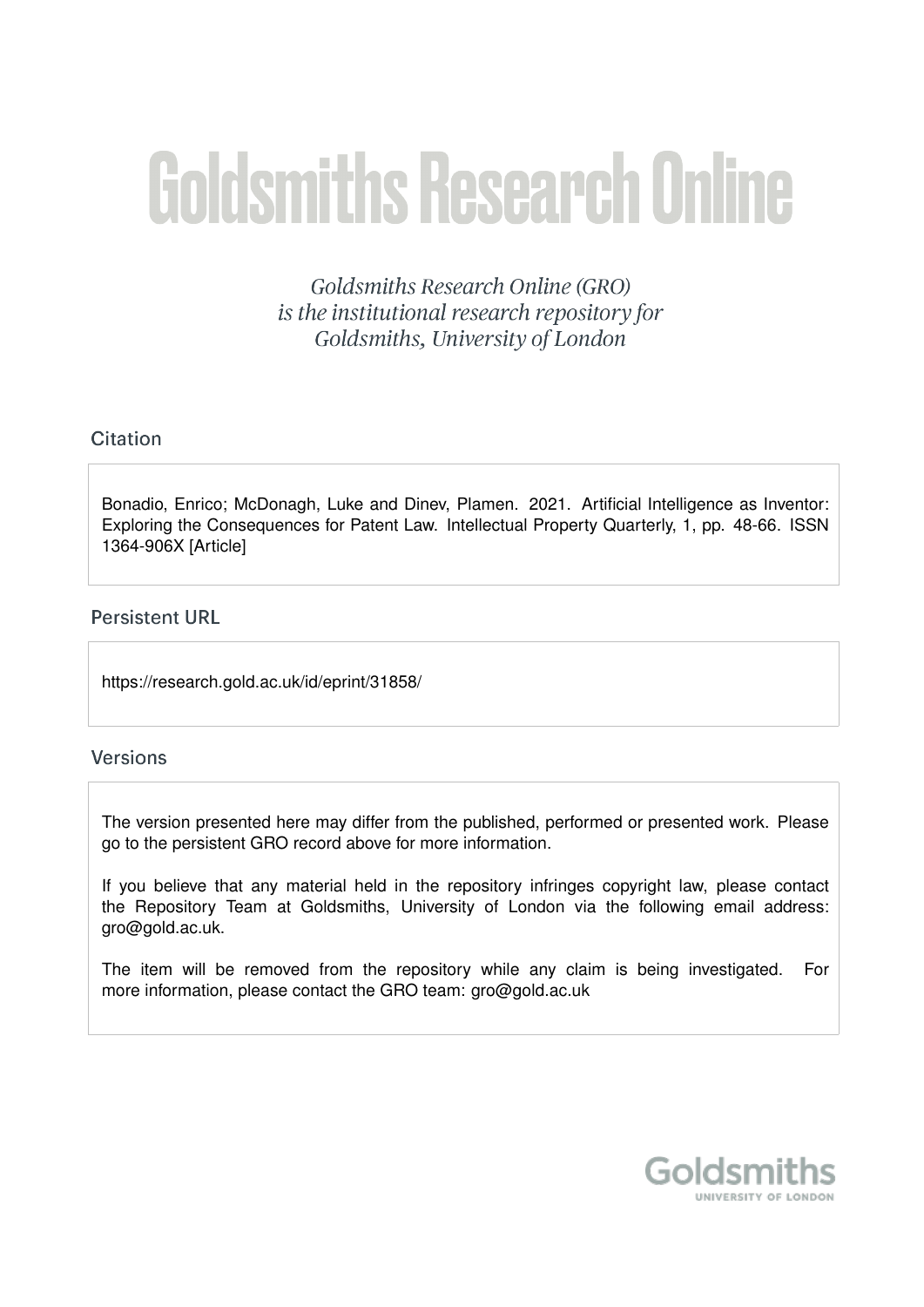*This is a pre-copyedited, author-produced version of an article accepted for publication in Intellectual Property Quarterly following peer review. The definitive published version is available online on Westlaw: Enrico Bonadio, Luke McDonagh and Plamen Dinev 'Artificial Intelligence as Inventor: Exploring the Consequences for Patent Law' Intellectual Property Quarterly 1 (2021) 48-66*

# **Artificial Intelligence as Inventor: Exploring the Consequences for Patent Law**

Enrico Bonadio

Luke McDonagh

Plamen Dinev

# **INTRODUCTION**

Intelligence is notoriously difficult to define. When two dozen prominent theorists were asked to provide a description of the term, they gave an equal number of "somewhat different" definitions.<sup>1</sup> Likewise, defining artificial intelligence (AI) is not an easy task. There is no uniform or universally agreed definition; <sup>2</sup> moreover, AI includes a diverse range of subsets such as machine learning, natural language processing and genetic programming—each of which functions differently. In more general terms, AI is commonly used to refer to various algorithms which broadly mimic the human brain's cognitive functions. Examples include selfdriving cars, Apple's Siri (a virtual assistant which uses a natural-language user interface to respond to voice queries) and DeepMind's AlphaGo which forced former Go (a board game where the aim is to surround more territory than the opponent) world champion Lee Se-dol to retire in 2019 because—in his own words—"AI cannot be defeated".3

Modern AI is now also able to generate a diverse range of sophisticated creative outputs. In November 2019, the Prague Philharmonic performed an AI-generated composition based on an unfinished work by Antonín Dvořák, 115 years after his death.<sup>4</sup> Similarly, algorithms such

<sup>1</sup> Neisser U et al, "Intelligence: Knowns and unknowns" (1996) 51(2) *American Psychologist* 77, 77.

<sup>&</sup>lt;sup>2</sup> Shemtov N, "A study on inventorship in inventions involving AI activity" (2019) p. 9

 $\langle$ http://documents.epo.org/projects/babylon/eponet.nsf/0/3918F57B010A3540C125841900280653/\$File/Conce pt\_of\_Inventorship\_in\_Inventions\_involving\_AI\_Activity\_en.pdf> accessed 30 May 2020. Leading computer science books have defined AI as the study of "intelligent agents"—devices that perceive their environment and take action to successfully achieve a particular goal; see Poole D et al, *Computational Intelligence* (OUP, 1998) p. 1 (using "computational intelligence" as a synonym).

<sup>&</sup>lt;sup>3</sup> Vincent J, "Former Go champion beaten by DeepMind retires after declaring AI invincible"

<sup>&</sup>lt;https://www.theverge.com/2019/11/27/20985260/ai-go-alphago-lee-se-dol-retired-deepmind-defeat> accessed 28 July 2020.

<sup>4</sup> Rudra S, "An AI Completes an Unfinished Composition 115 Years After Composer's Death"

<sup>&</sup>lt;https://www.vice.com/en\_uk/article/neakqm/an-ai-completes-an-unfinished-composition-115-years-aftercomposers-death> accessed 28 July 2020.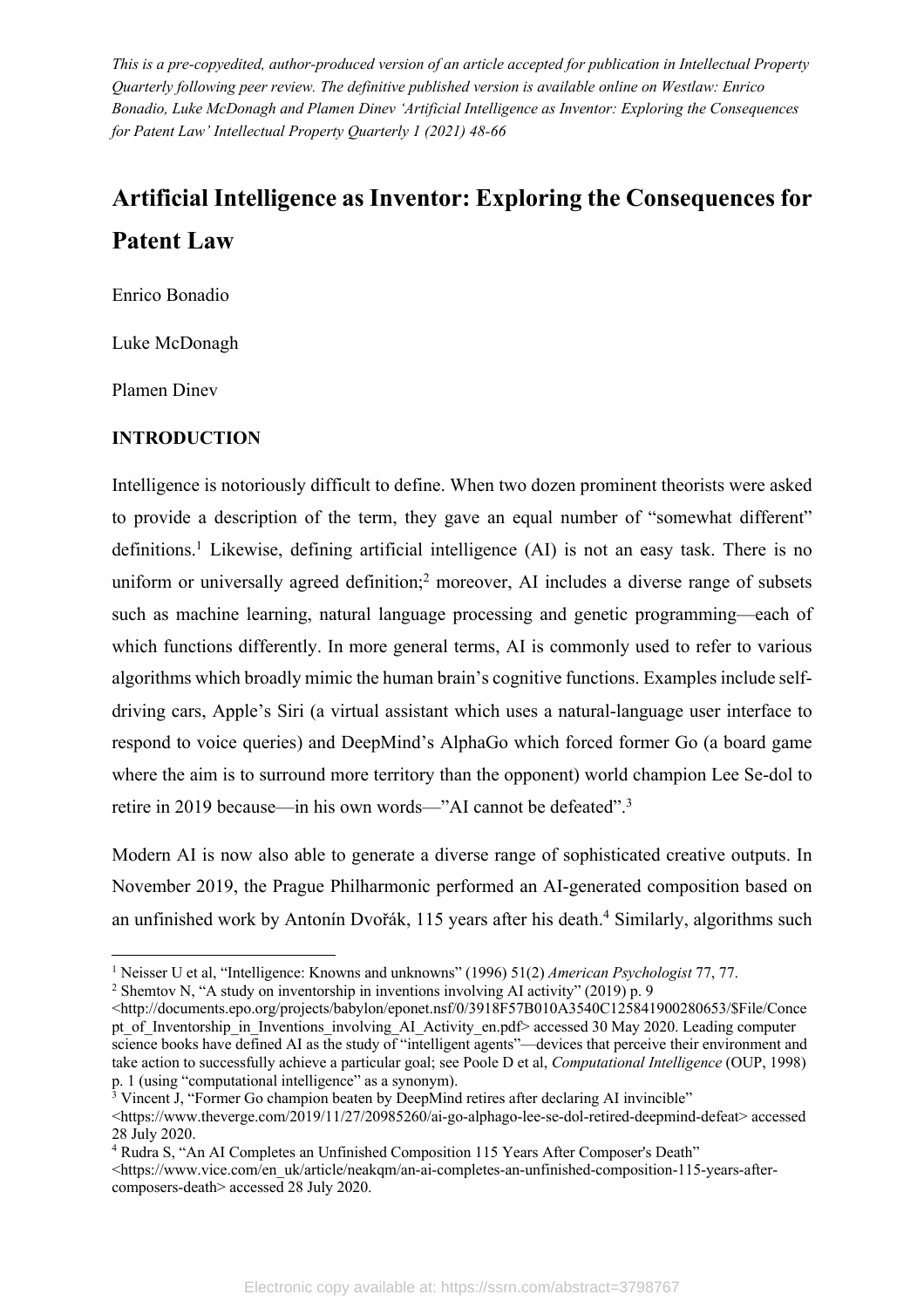as OpenAI's GPT-2 language program can generate poetry and other literary works (with varying levels of success).<sup>5</sup> In addition to these creative works (which may in theory be protected by copyright), <sup>6</sup> AI is now increasingly being utilised to produce *inventive* outputs (which may be subject to patent protection). In fact, AI systems have already generated a wide array of inventions essential to products such as medical devices, kitchen appliances and drug synthesizers.<sup>7</sup>

It is therefore hardly surprising that the intellectual property (IP) implications of this cuttingedge technology have attracted considerable attention in recent years. The World Intellectual Property Organization (WIPO), for instance, has initiated a public consultation on the interplay between AI and IP, acknowledging the significant socio-economic potential of the technology and inviting stakeholders to participate in the debate.<sup>8</sup> Similarly, the EU's Joint Research Centre (JRC)—the Commission's science and knowledge service—recently published a Technical Report on AI and IP, identifying various gaps and areas of the law which require further examination to provide legal certainty.<sup>9</sup> But while the relationship between AI and copyright has been discussed in detail in the academic literature, there are certain aspects of patent law which have not been fully explored yet.

Patent law has traditionally developed with human inventors in mind. At the same time, the use of inventive AI systems raises a range of novel issues which the existing patent framework may not be able to accommodate easily. For instance, it is unclear whether AI algorithms

<sup>&</sup>lt;sup>5</sup> Tang D, "The Machines Are Coming, and They Write Really Bad Poetry" <https://lithub.com/the-machinesare-coming-and-they-write-really-bad-poetry> accessed 28 July 2020.

 $6$  For an academic discussion on whether AI-generated works may attract copyright see Bonadio E – McDonagh L., Artificial Intelligence as Producer and Consumer of Copyright Works: Evaluating the Consequences of

Algorithmic Creativity, Intellectual Property Quarterly 2020, 2, pp. 112-137.

<sup>7</sup> Yanisky-Ravid S & Liu X, "When Artificial Intelligence Systems Produce Inventions: The 3A Era and an Alternative Model for Patent Law" (2017) 39 *Cardozo Law Review* 2215, p. 2219.

<sup>8</sup> World Intellectual Property Organization, "WIPO Conversation on Intellectual Property (IP) and Artificial Intelligence (AI)" WIPO/IP/AI/2/GE/20/1 *Draft Issues Paper* 

<sup>&</sup>lt;https://www.wipo.int/edocs/mdocs/mdocs/en/wipo\_ip\_ai\_2\_ge\_20/wipo\_ip\_ai\_2\_ge\_20\_1.pdf> accessed 28 June 2020. In its Draft Issues Paper, the WIPO identified a range of key IP issues which require consideration, including the issue of inventorship and ownership in patent law in cases where there has been little or no human involvement in the inventive process, IP infringement and exceptions, etc. These issues, among others, will be explored in detail in the sections below.

<sup>9</sup> Iglesias M, Shamuilia S & Anderberg A, "Intellectual Property and Artificial Intelligence - A literature review"

 $\lt$ https://publications.jrc.ec.europa.eu/repository/bitstream/JRC119102/intellectual\_property\_and\_artificial\_intel ligence irc template final.pdf> accessed 25 July 2020; see also European Parliament "Intellectual property rights for the development of artificial intelligence technologies" (2020/2015(INI)) para 6. ("…to consider what route will provide innovators with the broadest and most robust means of IP protection that combine legal certainty and encourage new investment in private enterprises, universities, SMEs and clusters using publicprivate collaboration to support research and development.")

 $\leq$ https://www.europarl.europa.eu/doceo/document/A-9-2020-0176 EN.html> accessed 25 October 2020.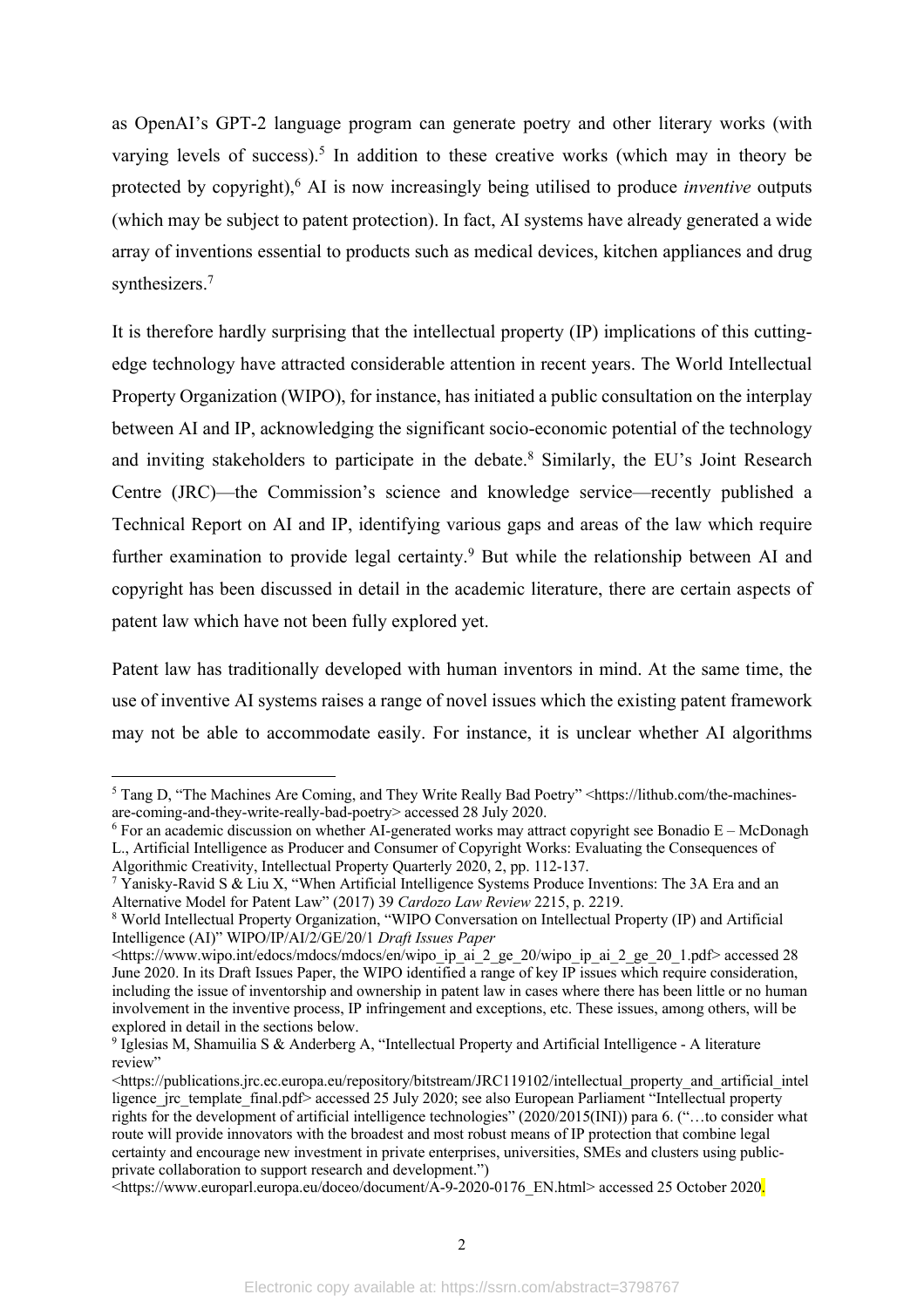should be subject to patent protection, or whether the proliferation of AI-generated inventions should require us to re-evaluate core patent concepts such as inventive step. There is no consensus over whether a machine can be designated as inventor. Who would be the owner of the patent where an AI system has generated the invention with little or no human intervention? Who would be liable for AI-induced infringement in cases where machines act "autonomously"? A thorough examination of the above issues can help to ensure that patent law is able to keep up with new technological developments. Although in this article our primary focus is on patent law in European jurisdictions, we make comparative references to other key jurisdictions, especially the US given its rich legal scholarship on point.

Crucially, we argue that the way patent law responds to the advent of AI could have direct implications for social welfare more generally. While maintaining a legal environment that encourages and incentivises the production of valuable inventive outputs via patents is sensible, no philosophical rationale can justify a system in which granting exclusive rights over AIgenerated inventions results in unwarranted monopoly control in the hands of a select few large global entities such as Google, Amazon, Huawei or Apple.

### **OVERVIEW OF MACHINE-GENERATED INVENTIONS**

Computer-generated inventions are not new. Machines and computers have been used as tools to produce various patentable inventions in fields such as chemistry and biotechnology for a considerable amount of time.10 Nowadays, artificial intelligence systems—such as artificial neural networks—are able to test and find solutions to certain problems with little or no human involvement.11 In other words, there are instances where machines generate inventive output with a significant degree of autonomy and are no longer merely tools which assist humans.<sup>12</sup>

<sup>&</sup>lt;sup>10</sup> Hattenbach B & Glucoft J, "Patents in an Era of Infinite Monkeys and Artificial Intelligence" (2015) 19 Stanford Technology Law Review 32, p. 43 (computers have aided the invention of a range of new compounds and electrical products).

<sup>11</sup> Abbott R, "I Think, Therefore I Invent: Creative Computers and the Future of Patent Law" (2016) 57(4) Boston College Law Review 1079, p. 1083 ("…machines have been autonomously generating patentable results for at least twenty years and…the pace of such invention is likely increasing"); see also Blok P, "The inventor's new tool: artificial intelligence - how does it fit in the European patent system?" (2017) 39(2) European Intellectual Property Review 69, p. 70. Since the 1950s, innovators have filed approximately 340,000 applications for "AI-related" inventions and authored more than 1.6 million scientific works on AI. Machine learning is the most commonly used AI technique in this regard, accounting for more than one-third of all relevant inventions (134,777 patent documents); see World Intellectual Property Organization, "Artificial Intelligence" (2019) at 13-14 <https://www.wipo.int/edocs/pubdocs/en/wipo\_pub\_1055.pdf> accessed 30 May 2020.

<sup>12</sup> Vertinsky L, "Thinking Machines and Patent Law" (12 September 2017) *Emory Legal Studies Research*  Paper 1 <https://ssrn.com/abstract=3036030> accessed 30 May 2020; McLaughlin M, 'Computer-Generated Inventions' (2018) p. 17 <https://papers.ssrn.com/sol3/papers.cfm?abstract\_id=3097822> accessed 28 June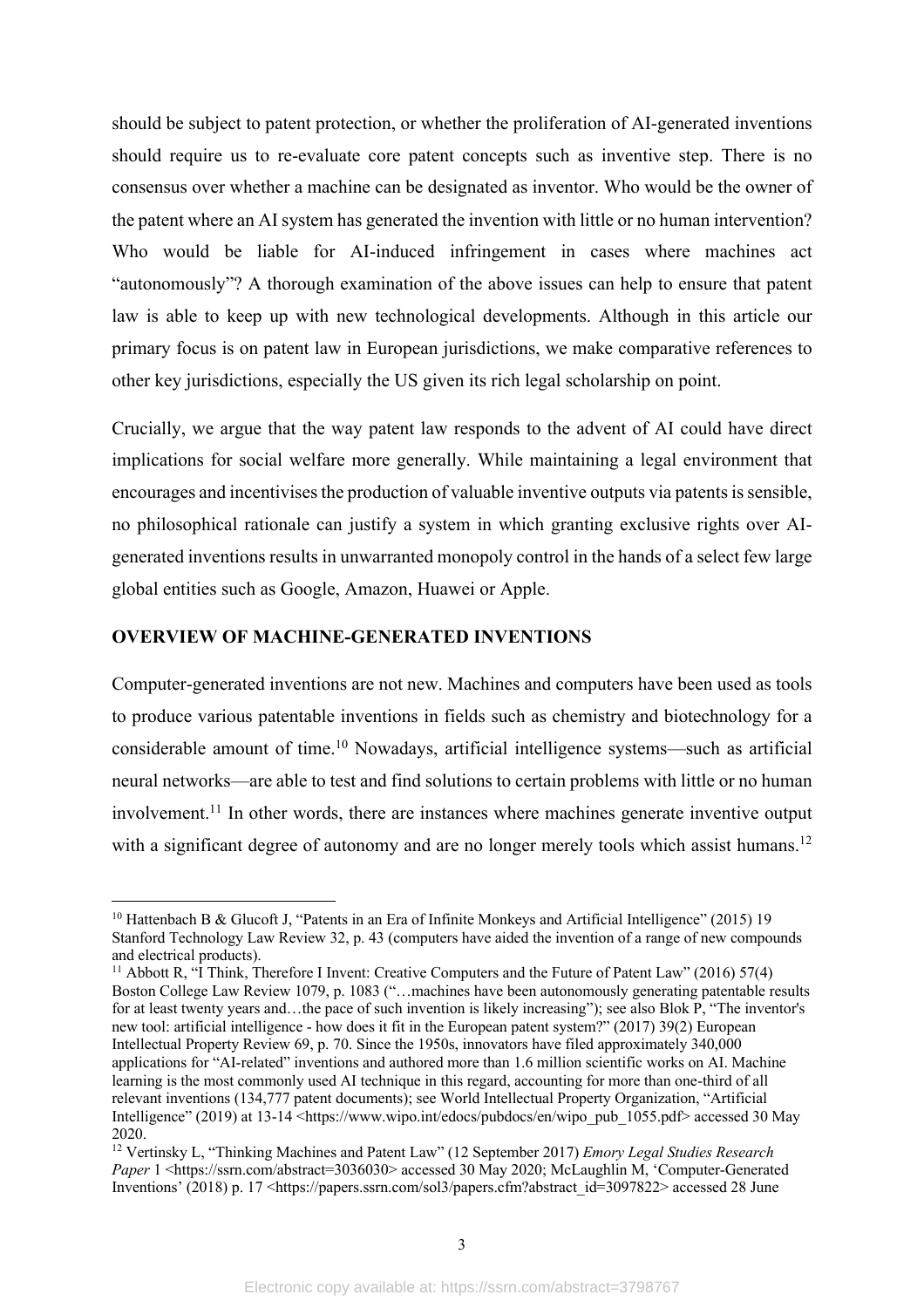Therefore, computer involvement in the inventive process can be conceptualised on a spectrum which gradually moves from purely human-made inventions to computer-*assisted* inventions and, finally, computer-*generated* inventions (whereby the role of humans progressively diminishes).<sup>13</sup> Unsurprisingly, and as explored below, it is the latter end of this spectrum which is particularly controversial in the context of patent law.

Abbott argues that computers have been "autonomously" producing patentable results for at least two decades.<sup>14</sup> In the mid-1990s, Stephen Thaler created (and patented)<sup>15</sup> an AI system named the "Creativity Machine".<sup>16</sup> The machine—based on artificial neural networks—aims to generate novel ideas by altering the connections within its network, effectively mimicking the human brain's cognitive functions. It is able to adapt to changing circumstances without further human intervention, which distinguishes it from more conventional software.<sup>17</sup> Thaler claims that his AI is responsible for creating patentable inventions such as the cross-bristle design of the Oral-B CrossAciton toothbrush as well as various new materials and devices.<sup>18</sup> Critically, he has obtained patents for some of those inventions despite the fact that—if his claims are correct—the machine generated the inventions autonomously.<sup>19</sup>

The Creativity Machine is not the only such example. In the late 1990s, John Koza created a GP-based (genetic programming) AI system named the "Invention Machine".20 Genetic programming is a method of generating computer programs by emulating the natural genetic processes of biological evolution.21 Abbott argues that GP-based AI was already capable of autonomously creating patentable subject matter by the mid-1990s and that, as of 2010, there

<sup>2020;</sup> Abbott R, "I Think, Therefore I Invent: Creative Computers and the Future of Patent Law" (2016) 57(4) Boston College Law Review 1079, p. 1094.

<sup>&</sup>lt;sup>13</sup> McLaughlin M, 'Computer-Generated Inventions' (2018) p. 17

<sup>&</sup>lt;https://papers.ssrn.com/sol3/papers.cfm?abstract\_id=3097822> accessed 28 June 2020.

<sup>&</sup>lt;sup>14</sup> Abbott R, "I Think, Therefore I Invent: Creative Computers and the Future of Patent Law" (2016) 57(4) Boston College Law Review 1079, p. 1083.

<sup>&</sup>lt;sup>15</sup> US Patent No. 5,659,666 (filed 13 October 1994).

<sup>&</sup>lt;sup>16</sup> Thaler S, "Synaptic Perturbation and Consciousness" (2014) 6(2) International Journal of Machine Consciousness 75.

<sup>&</sup>lt;sup>17</sup> Abbott R, "I Think, Therefore I Invent: Creative Computers and the Future of Patent Law" (2016) 57(4) Boston College Law Review 1079, pp. 1084-5.

<sup>18</sup> Abbott R, "I Think, Therefore I Invent: Creative Computers and the Future of Patent Law" (2016) 57(4) Boston College Law Review 1079, p 1085.

<sup>&</sup>lt;sup>19</sup> Abbott R, "I Think, Therefore I Invent: Creative Computers and the Future of Patent Law" (2016) 57(4) Boston College Law Review 1079, p 1085.

<sup>&</sup>lt;sup>20</sup> Yanisky-Ravid S & Liu X, "When Artificial Intelligence Systems Produce Inventions: The 3A Era and an Alternative Model for Patent Law" (2017) 39 Cardozo Law Review 2215, p. 2221.

<sup>&</sup>lt;sup>21</sup> Banzhaf W, "Artificial Intelligence: Genetic Programming" (2001) International Encyclopedia of the Social & Behavioral Sciences 789 <https://www.sciencedirect.com/science/article/pii/B008043076700557X> accessed 30 May 2020 (the process begins by determining what has to be done; it then automatically generates a program to solve a particular problem).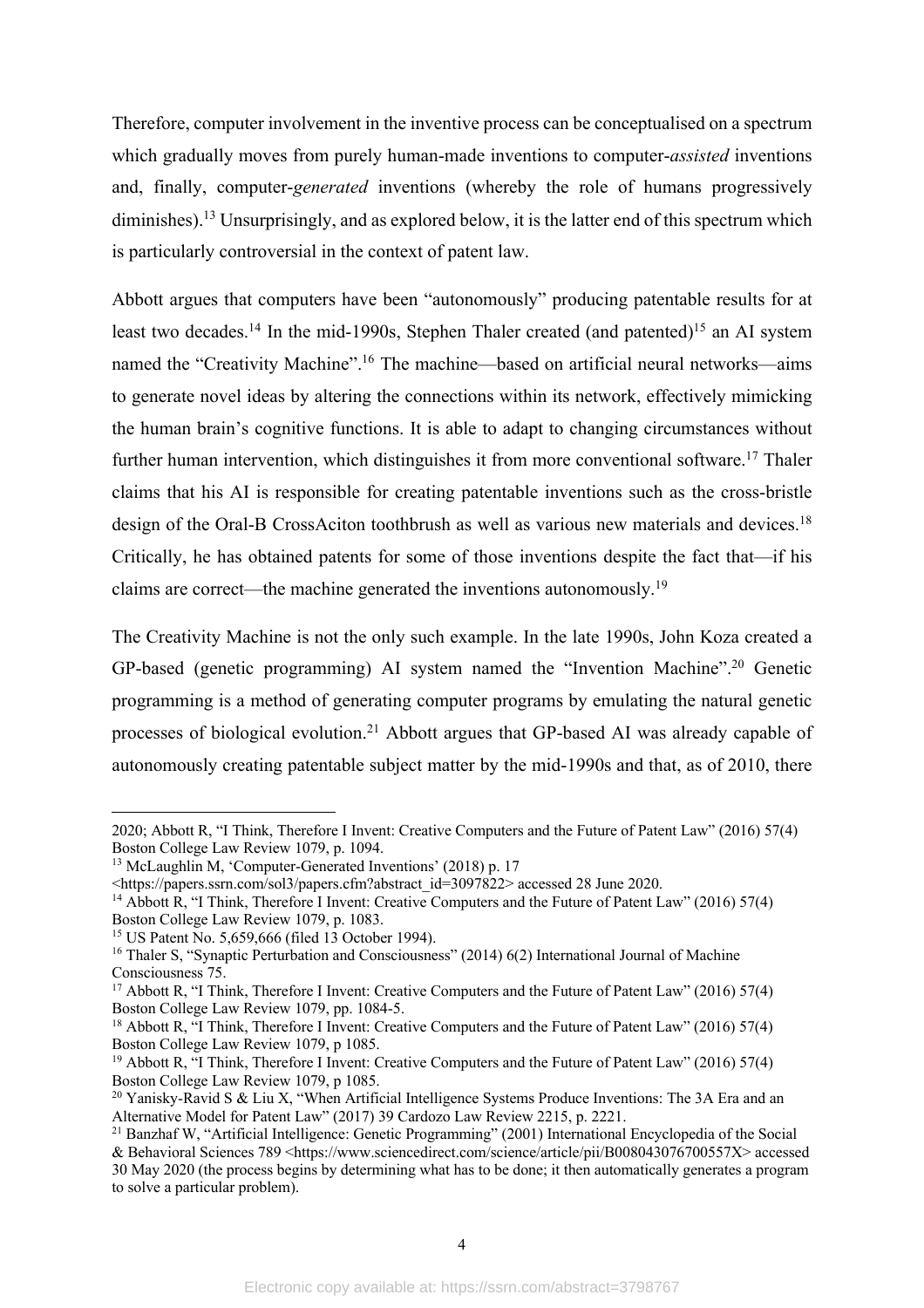were at least 31 instances where GP had "generated a result that duplicated a previously patented invention, infringed a previously issued patent, or created a patentable new invention".22 Importantly, Koza has earned a US patent for a system designed to make factories more efficient which was reportedly generated by his AI "without human intervention and in a single pass".23 Koza did *not* disclose the AI's involvement in the process to the patent examiners either. He argues that his legal representatives advised his team to designate *themselves* as inventors, even though the entire invention was "made by the AI".<sup>24</sup> Presumably, this was done to avoid a challenge on the grounds of a lack of human inventorship.

It therefore appears that at least one major patent office (the USPTO)<sup>25</sup> has granted patents for AI-generated products *without being aware* that a machine was—if the claims are accurate fully *responsible for the invention*. Would the examiners have reached a different decision if Thaler and Koza had disclosed this information? Before addressing the issue of machine inventorship, we will consider the interplay between AI-generated inventions and the existing rules on patentable subject matter and core patentability requirements such as novelty, inventive step as well as disclosure.

### **SUBJECT MATTER, PATENTABILITY REQUIREMENTS AND DISCLOSURE**

As is well-known, patents are granted as part of a statutory bargain – they are time-limited monopolies granted to private parties in exchange for the disclosure of new inventions into the public realm (and eventually, into the public domain). The rationale behind this is that while the patent owner gets a set of temporary exclusive rights, the technical information disclosed by the patentee can be utilised by competitors and the general public upon expiry after 20 years.

Patents are granted solely for inventions which are of appropriate subject matter, novel, involve an inventive step, and are capable of industrial application.26

<sup>&</sup>lt;sup>22</sup> Abbott R, "I Think, Therefore I Invent: Creative Computers and the Future of Patent Law" (2016) 57(4) Boston College Law Review 1079, p. 1086.

<sup>&</sup>lt;sup>23</sup> US Patent No. 6,847,851.

<sup>&</sup>lt;sup>24</sup> Abbott R, "I Think, Therefore I Invent: Creative Computers and the Future of Patent Law" (2016) 57(4) Boston College Law Review 1079.

<sup>25</sup> United States Patent and Trademark Office (USPTO).

<sup>&</sup>lt;sup>26</sup> For instance, see Article 52(1) of the European Patent Convention (EPC) (discussed in detail below).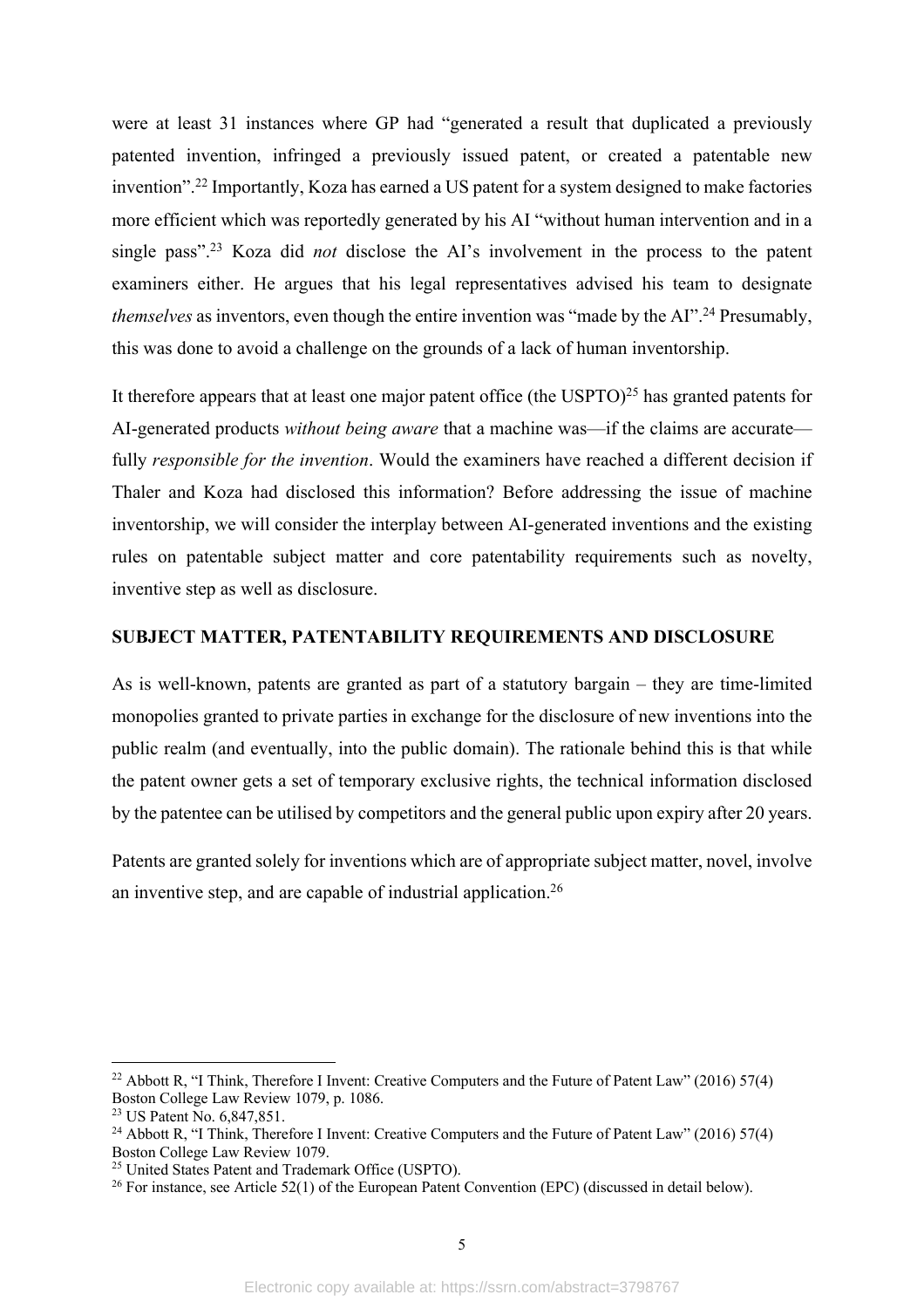#### **Patentable subject matter**

The European Patent Convention  $(EPC)^{27}$  provides a legal framework for the granting of European patents. In terms of subject matter, the EPC excludes from patentability, *inter alia*, discoveries, mathematical methods, mental acts and computer programs but "only to the extent to which a European patent application or European patent relates to such subject-matter or activities *as such*" (emphasis added).<sup>28</sup> For instance, computer programs or mathematical methods can still qualify as patentable subject matter provided that they have a technical character. This would typically be the case where e.g. a program "brings about, or is capable of bringing about, a technical effect which goes beyond the "normal" physical interactions between the program (software) and the computer (hardware) on which it is run".<sup>29</sup>

For the purposes of the present analysis, it is useful to distinguish between the patentability of the AI system *itself* and its *output*. First, a typical AI algorithm—such as a neural network or support vector machine—is likely to be regarded as a mere mathematical method or mental act and thus unpatentable *per se* due to the lack of a technical effect. <sup>30</sup> Nevertheless, the EPO has now issued specific guidance on AI and machine learning, recognising that, for instance, using a neural network to identify irregular heartbeats would have the necessary technical contribution so as to qualify as patentable subject matter (in contrast, a system for classifying text purely in terms of its literal content is unlikely to satisfy this criterion).<sup>31</sup> The specificity of the claims is likely to be key in these circumstances; non-specific, vague, or high-level claims would presumably fail.32 Confining the claim to a specific technical purpose, on the

<sup>&</sup>lt;sup>27</sup> European Patent Convention (Convention on the Grant of European Patents) of 5 October 1973 as revised by the Act revising Article 63 EPC of 17 December 1991 and the Act revising the EPC of 29 November 2000. 28 See Article 52(2) EPC; Article 52(3) EPC.

<sup>29</sup> Case T-1173/97 *Computer Program Product/IBM*, Technical Board of Appeal 1/7/1998, 13.

<sup>30</sup> European Patent Office, Guidelines for Examination, G-II 3.3.

<sup>31</sup> European Patent Office, Guidelines for Examination, G-II 3.3.1; see also European Parliament, "Intellectual property rights for the development of artificial intelligence technologies" 2020/2015(INI) at G. ("…whereas AI and related technologies are based on computational models and algorithms, which are regarded as mathematical methods within the meaning of the European Patent Convention (EPC) and are therefore not patentable as such; whereas mathematical methods and computer programs may be protected by patents under Article 52(3) of the EPC when they are used as part of an AI system that contributes to producing a further technical effect...") <https://www.europarl.europa.eu/doceo/document/A-9-2020-0176\_EN.html> accessed 25 October 2020.

<sup>&</sup>lt;sup>32</sup> Borella M, "How to Draft Patent Claims for Machine Learning Inventions" (2018)

<sup>&</sup>lt;https://www.patentdocs.org/2018/11/how-to-draft-patent-claims-for-machine-learning-inventions.html> accessed 30 May 2020. Moreover, as Lim points out, a great deal of AI patents refer to generic computer implementations of abstract processes or incorporate components that are routine and well-known, such as running input data through an algorithm; see Lim D, "AI & IP Innovation & Creativity in an Age of Accelerated Change" (2018) 52 Akron Law Review 813, 868.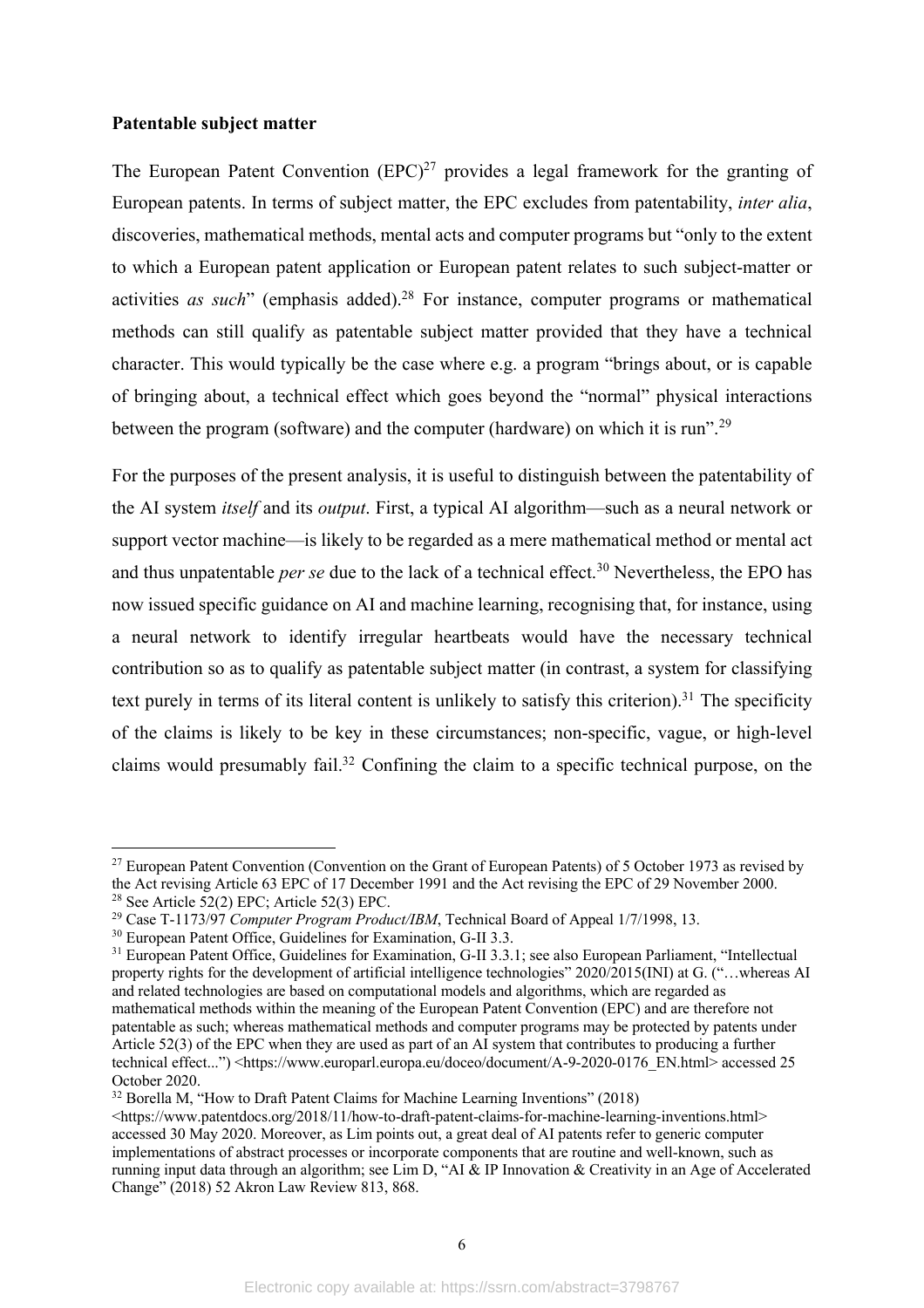other hand, may be sufficient to impart a technical effect.<sup>33</sup> Accordingly, inventions that rely on machine learning or AI to solve a specific problem, often without restricting the solution to a specific algorithm, may be deemed patentable. This is the case with European Patents No 2377044B1 (using a machine learning algorithm to detect anomalous patterns in video data over long time periods) and No EP2930578B1 (a method for classifying the cause of machine failure by using machine learning to analyse features obtained from sensors). These inventions are characterised by the fact that they are focused on the application area, e.g. machine failure, rather than the machine learning or artificial intelligence algorithms used.

Second, the EPC does not explicitly exclude from patentability inventive *output* generated by AI systems, and the way in which an invention has been made is irrelevant.<sup>34</sup> Furthermore, Article 27 TRIPS<sup>35</sup> and Article 52 EPC both state that patents should be granted without discrimination as to the field of technology. It could thus be argued that inventions should be considered patentable even where they are generated autonomously via AI.

#### **Novelty**

In order to be patentable, the invention must be "new".<sup>36</sup> The novelty condition is satisfied where the invention does not form part of the "state of the art", a concept broadly defined to include all matter available to the public anywhere in the world before the priority date.<sup>37</sup>

In terms of machine-generated inventions, novelty is likely to be absent where the AI algorithm does not have any variability as to its outputs and merely relies on data sets already used before the patent application.38 In contrast, an algorithm which relies on randomness or other variability is more likely to satisfy this requirement.<sup>39</sup> The key challenge here, however, is the risk that AI systems may make it considerably more difficult for an applicant to establish

<sup>33</sup> Hashiguchi M, "The Global Artificial Intelligence Revolution Challenges Patent Eligibility Laws" (2017) Journal of Business & Technology Law 1 (2017) 15-16 (although mainly focusing on computer implemented inventions in the US context, the author confirms the importance of specificity and technical contribution in establishing the patent eligibility of AI).

<sup>&</sup>lt;sup>34</sup> Blok P, "The inventor's new tool: artificial intelligence - how does it fit in the European patent system?" (2017) 39(2) European Intellectual Property Review 69, p. 70.

<sup>&</sup>lt;sup>35</sup> The Agreement on Trade-Related Aspects of Intellectual Property Rights.

<sup>36</sup> Article 52(1) EPC.

 $37$  Article  $54(1)$ -(2) EPC.

<sup>&</sup>lt;sup>38</sup> See Fraser E, "Computers as Inventors – Legal and Policy Implications of Artificial Intelligence on Patent Law", (2016) 13(3) SCRIPTed 305, 319.

<sup>&</sup>lt;sup>39</sup> See Fraser E, "Computers as Inventors - Legal and Policy Implications of Artificial Intelligence on Patent Law", (2016) 13(3) SCRIPTed 305, 319.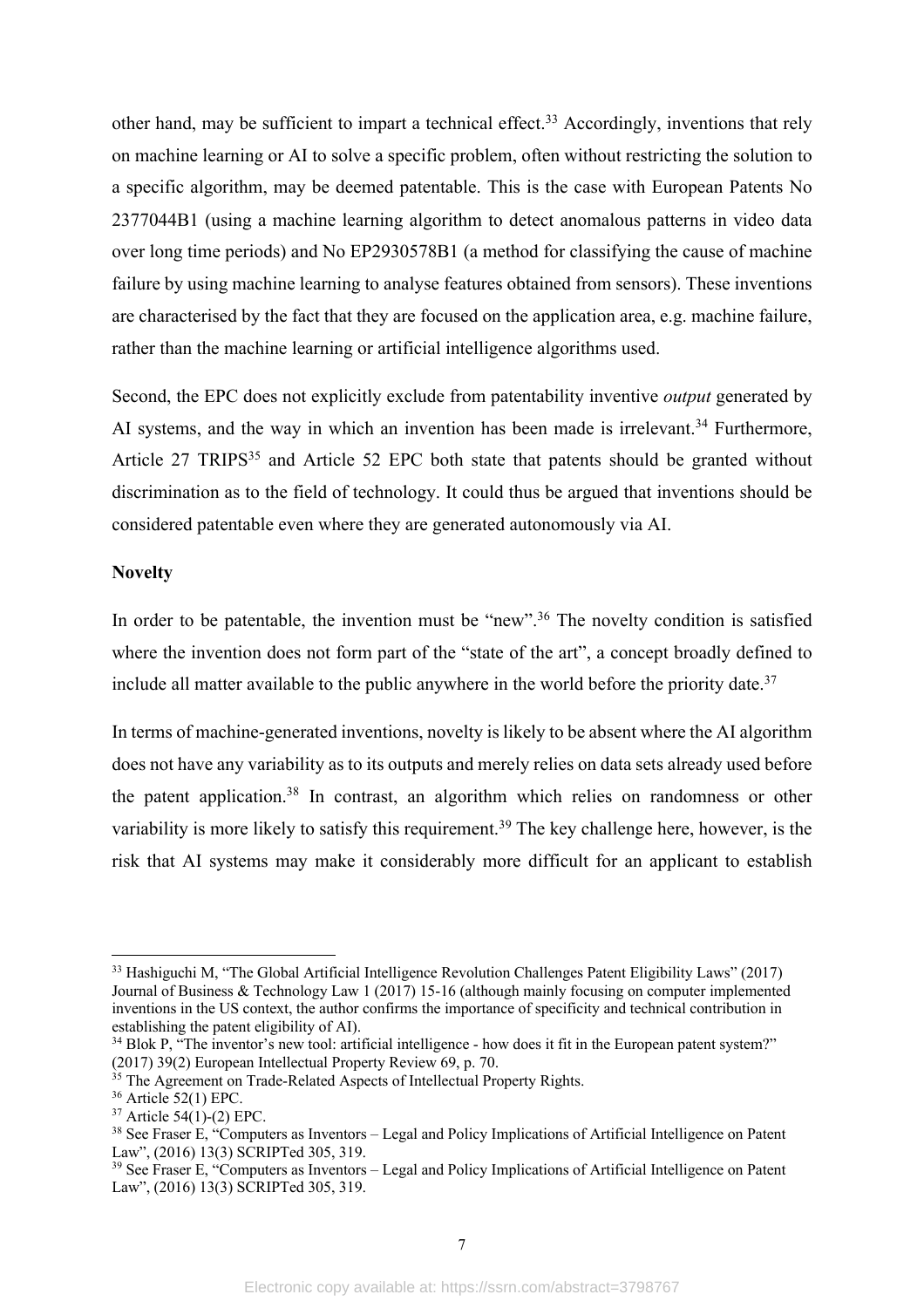novelty generally. Indeed, AI could dramatically expand the prior art universe—which is fundamental in terms of assessing novelty:

*Where thinking machines … expand what is understandable by humans, the universe of prior art may become much larger… making it harder to establish novelty… The concept of public availability and use might need to be revisited, for example, where thinking machines generate huge volumes of discoveries and make these discoveries available in ways easily accessible by machines but not understandable by people.*<sup>40</sup>

AI-generated claims (e.g. those produced by the French company Cloem which applies natural language processing technologies to assist patent applicants)<sup>41</sup> could also be purposely created to saturate the technical space around patented inventions with the aim of preventing a patentee's competitors from obtaining improvement patents in the same area.<sup>42</sup> However, not all information published online should be considered capable of destroying the novelty of an invention. Physical accessibility of such information is not determinative "if the computergenerated texts would not actually be instructive to the skilled reader."43 The High Court in England and Wales, for instance, has held that the term "available to the public" does not merely mean "physically accessible"; information must be "sufficiently intellectually instructive [to] the skilled person using their common general knowledge", especially where "the matter may be contained in a document but so submerged in it as not to be available".<sup>44</sup> Fraser thus argues that this may be a barrier to considering AI companies' computer-generated patent texts as part of the state of the art, especially if the relevant prior art is effectively hidden within large amounts of nonsensical text.<sup>45</sup> In these circumstances, one would have to evaluate the quantity and proportion of published useful art and the difficulty associated with locating it.46 Therefore, whether such prior claims constitute enabling disclosure capable of destroying

<sup>40</sup> Vertinsky L, "Thinking Machines and Patent Law" (12 September 2017) Emory Legal Studies Research Paper 1, 15 <https://ssrn.com/abstract=3036030> accessed 30 May 2020.

<sup>&</sup>lt;sup>41</sup> See website <https://www.cloem.com/flat/faq/> accessed 28 June 2020 (Cloem uses linguistic manipulation software which adds or deletes sentences; it relies on brute-force computing to compose texts for thousands of claims which may cover new inventions).

<sup>42</sup> Hattenbach B & Glucoft J, "Patents in an Era of Infinite Monkeys and Artificial Intelligence" (2015) 19 Stanford Technology Law Review 32, pp. 42-43.

<sup>43</sup> Fraser E, "Computers as Inventors – Legal and Policy Implications of Artificial Intelligence on Patent Law", (2016) 13(3) SCRIPTed 305, p. 310. <sup>44</sup> *H Lundbeck A/S v Norpharma SpA*, [2011] EWHC 907 (Pat).

<sup>&</sup>lt;sup>45</sup> Fraser E, "Computers as Inventors – Legal and Policy Implications of Artificial Intelligence on Patent Law". (2016) 13(3) SCRIPTed 305, p. 310; however, see also p. 311 ("If these patent text-generation technologies became better known and widely used, the argument could be made that the skilled person would know to consult them. Were this the case, any argument to exclude these texts would be less persuasive."). <sup>46</sup> Fraser E, "Computers as Inventors – Legal and Policy Implications of Artificial Intelligence on Patent Law",

<sup>(2016) 13(3)</sup> SCRIPTed 305, p. 311.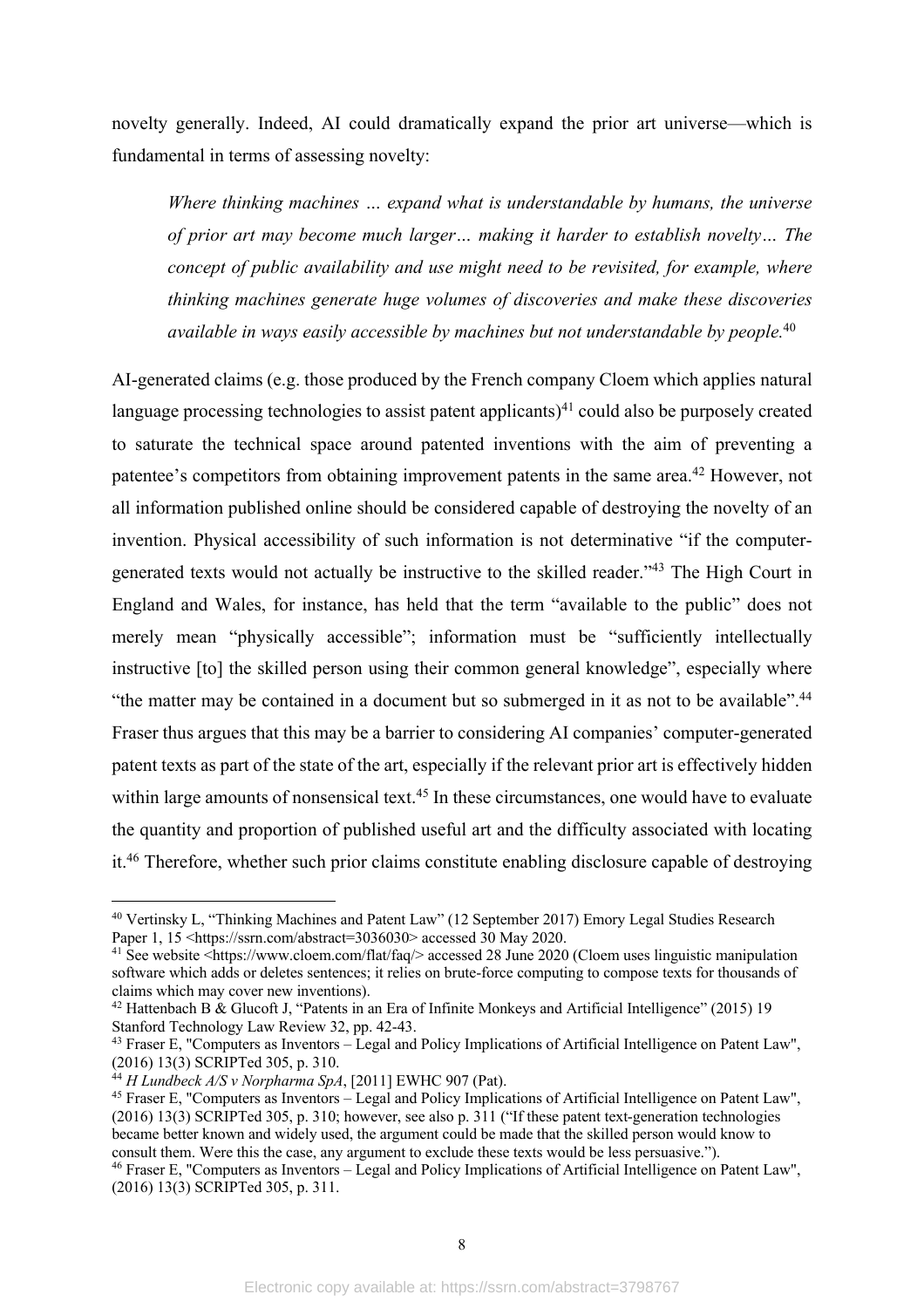the novelty of subsequent inventions would have to be carefully assessed on a case-by-case basis.47

In addition to the legal considerations above, there are also sound policy reasons to deny large volumes of nonsensical computer-generated text prior art status, including the need to discourage the fabrication of knowledge aimed at preventing competitors from obtaining patents in that specific area. Such disclosures could be considered as being artificially constructed in bad faith by entities which are exclusively interested in preventing the acquisition of patents by those who actually invest time and resources in research and development. Hattenbach and Glucoft further argue that publishing large amounts of nonsensical claims may impinge on the fundamental aims of the patent system and ultimately have a negative effect on social welfare:

*Publishing masses of nonsense achieves the opposite of what these requirements seek to accomplish—it dilutes the set of actual public knowledge, burying genuinely useful information and leaving society worse off.*<sup>48</sup>

From a more practical standpoint, there are also genuine concerns that the proliferation of claims produced via AI may burden the patent offices by increasing their workload to an unprecedented extent.<sup>49</sup> The growth of prior art references requiring examination may jeopardise the efficiency, sustainability and the level of scrutiny currently applied to applications.50 Maintaining the existing examination standards may therefore require more resources to be allocated to survey the enormous prior art universe, greatly increasing the costs associated with examination and requiring examiners who are both knowledgeable in the field and skilled at analysing computer-generated texts.<sup>51</sup>

<sup>47</sup> Hattenbach B & Glucoft J, "Patents in an Era of Infinite Monkeys and Artificial Intelligence" (2015) 19 Stanford Technology Law Review 32. It is also worth noting that the current state of the art in computerized inventing produces mere claims which often lack specification or other background information. The issue here is that even if a page displaying a computer-generated claim does technically qualify as a printed publication, it would also need to be enabling in order to constitute invalidating prior art (see p. 38); see also Fraser E, "Computers as Inventors – Legal and Policy Implications of Artificial Intelligence on Patent Law", (2016) 13(3) SCRIPTed 305, 312.

<sup>48</sup> See also Hattenbach B & Glucoft J, "Patents in an Era of Infinite Monkeys and Artificial Intelligence" (2015) 19 Stanford Technology Law Review 32, p. 42.

<sup>49</sup> Vertinsky L, "Thinking Machines and Patent Law" (12 September 2017) Emory Legal Studies Research Paper 1, 17 <https://ssrn.com/abstract=3036030> accessed 30 May 2020; Fraser E, "Computers as Inventors – Legal and Policy Implications of Artificial Intelligence on Patent Law", (2016) 13(3) SCRIPTed 305, 319.

<sup>50</sup> Fraser E, "Computers as Inventors – Legal and Policy Implications of Artificial Intelligence on Patent Law", (2016) 13(3) SCRIPTed 305, p. 312.

 $51$  Fraser E, "Computers as Inventors – Legal and Policy Implications of Artificial Intelligence on Patent Law", (2016) 13(3) SCRIPTed 305, p. 312.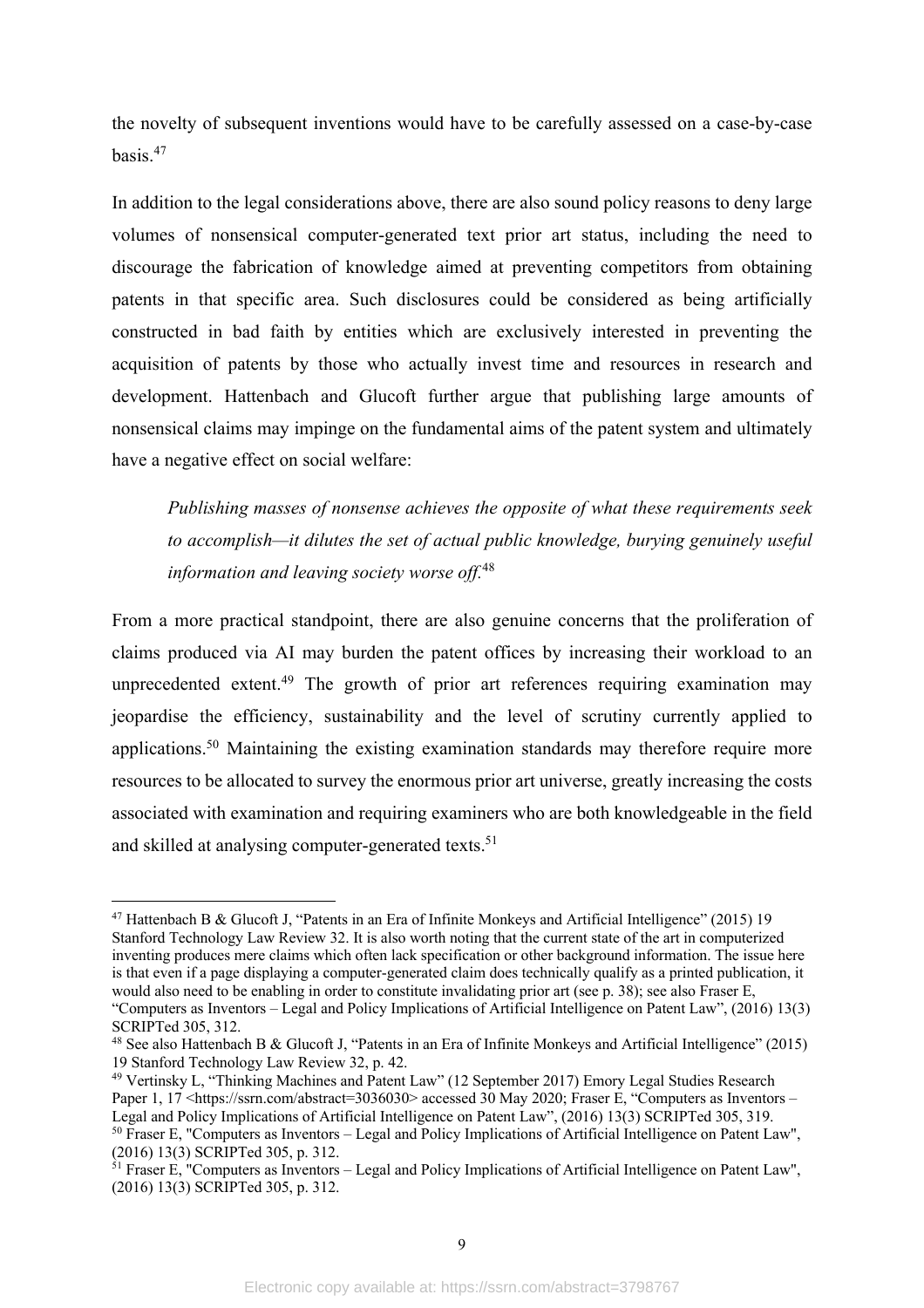On the other hand, AI could have a positive impact on the patent examination process as it may increase efficiency, reducing the cost of review and assessment of patent applications. <sup>52</sup> The use of AI would be particularly useful in relation to tasks where machines outperform human examiners, allowing officers to prioritise their time on more substantive issues and delegating other time-consuming tasks to AI.53

#### **Inventive step**

In order to be patentable, an invention must satisfy the inventive step requirement.<sup>54</sup> This condition is met where (having regard to the state of the art) the invention would not be obvious to "a person skilled in the art".<sup>55</sup> The person skilled in the art is construed as "a skilled practitioner in the relevant field of technology, who is possessed of average knowledge and ability".<sup>56</sup> Therefore, patents cannot be granted for inventions which are within the reach of the average expert in the field—who, Blok argues, is "generally assumed" (albeit implicitly) to be a *human being*. <sup>57</sup> The use of terms such as "person" and "practitioner" adds further weight to this argument.

Taking into account a  $21<sup>st</sup>$  century machine's (potentially) high level of intelligence, its inventive output – the invention - would in many cases meet the requisite inventive step threshold. To take one high-profile example, some of Watson's<sup>58</sup> output results have surprised even its developers - this is "encouraging" regarding inventiveness, given that unexpected results are sometimes taken into account when examiners assess the issue of nonobviousness. 59

Conversely, certain claims which have been mechanically generated by AI may be regarded as obvious. For example, the above-mentioned company, Cloem, uses linguistic manipulation

<sup>52</sup> Vertinsky L, "Thinking Machines and Patent Law" (12 September 2017) Emory Legal Studies Research Paper 1, 17 <https://ssrn.com/abstract=3036030> accessed 30 May 2020; Fraser E, "Computers as Inventors – Legal and Policy Implications of Artificial Intelligence on Patent Law", (2016) 13(3) SCRIPTed 305, 319. <sup>53</sup> Vertinsky L, "Thinking Machines and Patent Law" (12 September 2017) Emory Legal Studies Research Paper 1, 18 <https://ssrn.com/abstract=3036030> accessed 30 May 2020.

 $54$  Article 52(1) EPC.

<sup>&</sup>lt;sup>55</sup> Article 56 EPC.

<sup>56</sup> European Patent Office, Guidelines for Examination, G-VIII.3.

<sup>&</sup>lt;sup>57</sup> Blok P, "The inventor's new tool: artificial intelligence - how does it fit in the European patent system?" (2017) 39(2) European Intellectual Property Review 69, p. 70.

<sup>&</sup>lt;sup>58</sup> An IBM-developed computer capable of answering questions posed in natural language.

<sup>59</sup> Abbott R, "I Think, Therefore I Invent: Creative Computers and the Future of Patent Law" (2016) 57(4) Boston College Law Review 1079, p. 1091.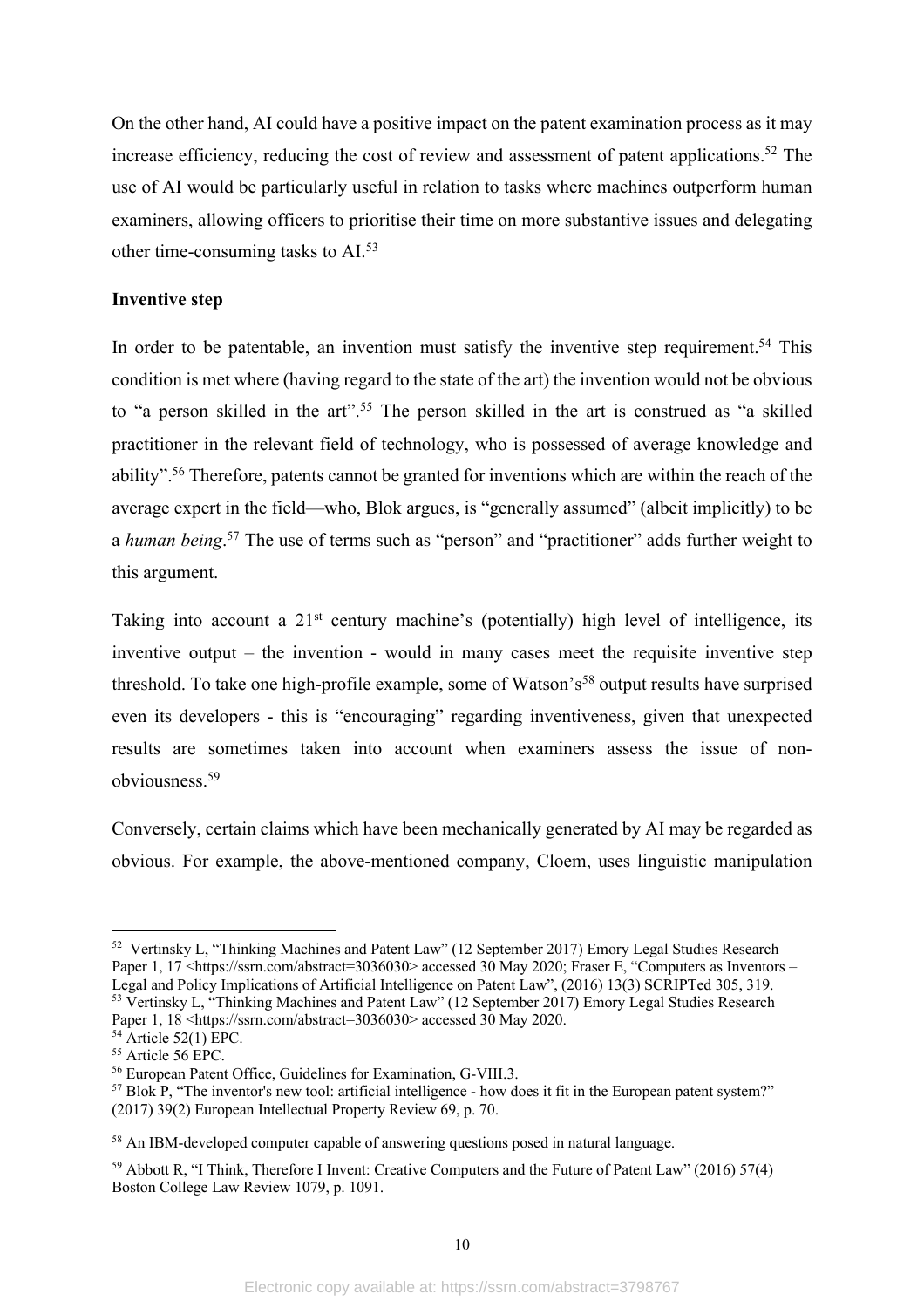software which merely adds or deletes sentences.<sup>60</sup> It relies on brute-force computing to compose texts for thousands of claims which may cover new inventions. Cloem's AI substitutes hyponyms, meronyms and antonyms for the components of the original seed claims. While it may generate many non-sensical claims, it does also produce grammatically correct phrases which provide interesting variations on the original claims.<sup>61</sup> However, many of those claims would be "the result of relatively slight rearrangement, and these minor modifications that work in predictable ways would by definition be considered obvious".<sup>62</sup>

Crucially, the increasing usage of AI may require us to completely rethink the existing inventive step standard in the long term, given that computers have extensive knowledge of the prior art—potentially far beyond any human being.<sup>63</sup> The proliferation of AI may necessitate raising the bar to patentability and amending the existing "person skilled in the art" benchmark to include a person "equipped with AI", effectively elevating the notional person's ability to that of a sophisticated machine. <sup>64</sup> Thus, the inventive step test may end up including the routine use of AI by skilled persons as an important aspect to be taken into consideration,<sup>65</sup> and applicants could be required to disclose the specific contribution of the machine to the invention's conception. 66

Abbott even argues that computational innovation may gradually result in a complete substitution of the concept of the skilled person with that of a "skilled computer", as a result of which "everything would be obvious" to a super-intelligent machine: 67

<sup>60</sup> See Cloem's FAQ <https://www.cloem.com/flat/faq/> accessed 28 June 2020.

<sup>61</sup> Hattenbach B & Glucoft J, "Patents in an Era of Infinite Monkeys and Artificial Intelligence" (2015) 19 Stanford Technology Law Review 32, pp. 36 and 51 et seqq.

<sup>62</sup> Hattenbach B & Glucoft J, "Patents in an Era of Infinite Monkeys and Artificial Intelligence" (2015) 19 Stanford Technology Law Review 32, p. 45.

<sup>63</sup> Fraser E, "Computers as Inventors – Legal and Policy Implications of Artificial Intelligence on Patent Law", (2016) 13(3) SCRIPTed 305, 320.

<sup>&</sup>lt;sup>64</sup> Tull S & Miller P, "Patenting Artificial Intelligence: Issues of Obviousness, Inventorship, and Patent Eligibility" (2018) 1(5) The Journal of Robotics, Artificial Intelligence & Law p. 320.

 $^{65}$  Lim D, "AI & IP: Innovation & Creativity in an Age of Accelerated Change" (2019) 52 Akron Law Review 813, p. 863; see also See Ramalho A, "Will Robots Rule the (Artistic) World? A Proposed Model for the Legal Status of Creations by Artificial Intelligence Systems" (2017) 21(1) Journal of Internet Law 12, 26 (suggests adding a "made by AI" factor when assessing obviousness).

<sup>66</sup> Abbott R, "Inside Views: Everything is Obvious" Intellectual Property Watch (25 March 2019) <https://www.ip-watch.org/2019/03/25/everything-is-obvious/> accessed 28 June 2020.

<sup>67</sup> Abbott R, "I Think, Therefore I Invent: Creative Computers and the Future of Patent Law" (2016) 57(4) Boston College Law Review 1079, pp. 1124-1125.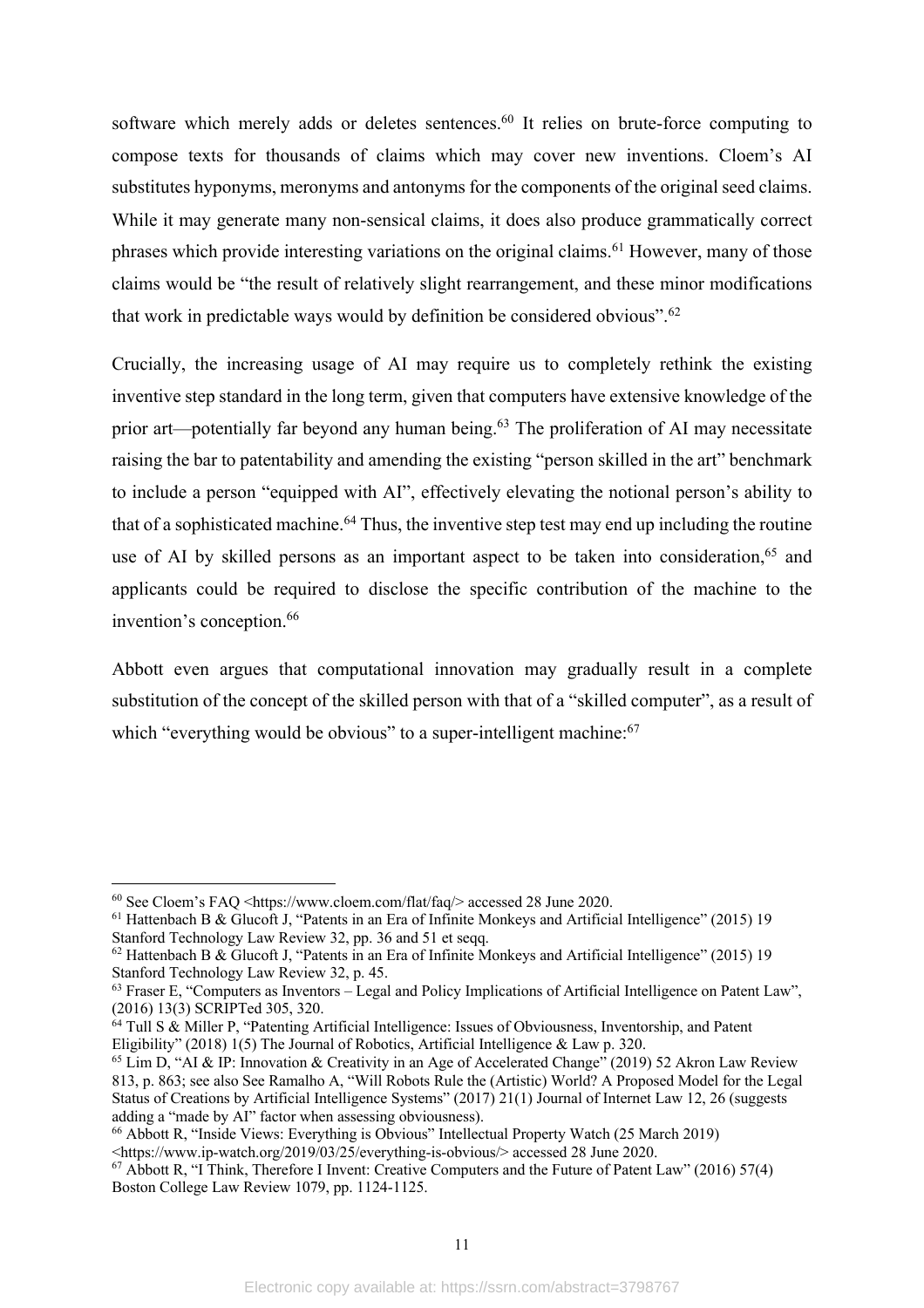*As inventive machines continue to improve, this will increasingly raise the bar to patentability, eventually rendering innovative activities obvious. The end of obviousness means the end of patents, at least as they are now.*<sup>68</sup>

An overly expansive approach to obviousness would therefore mean that few things would be eligible for patent protection.69 Consider the example of combination patents. Whereas a human may not necessarily think of combining cooking recipes with recent advances in the medical sector, a computer would not be limited by such restrictions.<sup>70</sup> Therefore, the more prior art that can be taken into account, the less likely an invention would be regarded as nonobvious.71 Moreover, while stricter patent procedures are to be generally welcomed (especially as patent offices are often criticised for being overly generous), a patent system where the benchmark involves a "skilled computer" is not without its problems. Examiners and judges would have to put themselves in the mindset of a machine and consider prior art which may be within the reach of computers, but not human beings.<sup>72</sup> This might be practically impossible.

# **Industrial application**

This requirement is satisfied where the invention can be made or used in any industry.<sup>73</sup> While this is a core requirement, AI-generated inventions do not raise any major novel issues in this regard. For instance, the bristle design of the above mentioned Oral-B toothbrush—invented by Thaler's Creativity Machine—would likely satisfy this requirement.

#### **Disclosure**

An invention needs to be disclosed in a sufficiently clear and complete manner so as to allow a person skilled in the art to understand and work it.<sup>74</sup> The disclosure requirement incentivizes innovation: it prevents wasteful duplication of research, allows follow-on innovation by informing patentees as to the boundaries of a patented invention, and benefits the public at large by securing the dissemination of new technology.

<sup>&</sup>lt;sup>68</sup> Abbot R, "Everything is Obvious" (2018) 66(2) UCLA Law Review 2.<br><sup>69</sup> Vertinsky L, "Thinking Machines and Patent Law" (12 September 2017) Emory Legal Studies Research Paper 1,  $15 \leq h(t)$  ssrn.com/abstract=3036030> accessed 30 May 2020.

<sup>&</sup>lt;sup>70</sup> Abbott R, "I Think, Therefore I Invent: Creative Computers and the Future of Patent Law" (2016) 57(4) Boston College Law Review 1079, p. 1125

<sup>&</sup>lt;sup>71</sup> Abbott R, "Everything is Obvious" (2018) 66(2) UCLA Law Review 2, p. 20

 $72$  Abbott R, "I Think, Therefore I Invent: Creative Computers and the Future of Patent Law" (2016) 57(4) Boston College Law Review 1079, p. 1125.

<sup>73</sup> Article 57 EPC.

<sup>74</sup> Article 83 EPC.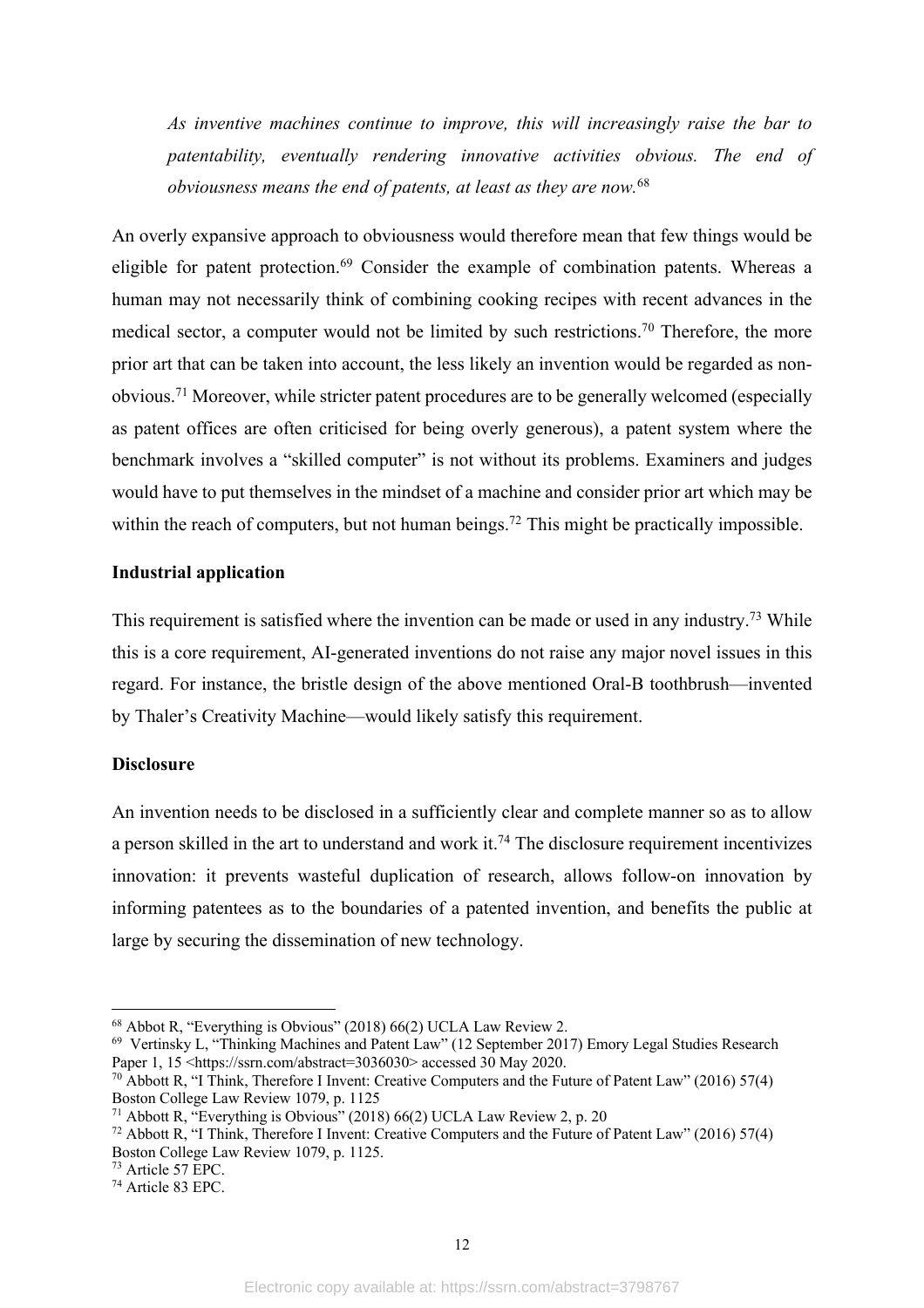In terms of AI-generated inventions, it is often difficult to describe how the algorithm actually works. As Rich explains, "[m]achine learning tends to create models that are so complex that they become 'black boxes', where even the original programmers of the algorithm have little idea exactly how or why the generated model creates accurate predictions".75 Consider the example of an AI system which is trained on a highly specific data set whereby the configuration is not fully known or cannot be duplicated by others. The key issue here is that if the invention is not reproducible, it will not be regarded as being sufficiently disclosed.<sup>76</sup> On this basis, Frueh argues that "patent law's disclosure requirement … is under attack by AI and this may negatively affect the patent system as a whole, particularly its legitimacy that builds on the *quid pro quo*-bargain of the so-called contract theory."77 Moreover, the use of AI may lead to new disclosure deficits if the person skilled in the art requires AI to determine whether there has been adequate disclosure.78

# **INVENTORSHIP**

In terms of definitions, neither the EPC nor the national laws of most European States define the term "inventor" in great detail (if at all). The EPC stipulates that "[t]he right to a European patent  $(...)$  belong[s] to the inventor or his successor in title".<sup>79</sup> It further states that applications need to designate an inventor,  $80$  including her family name, given names and full address,  $81$ which may be interpreted as suggesting that the inventor must be a natural person.<sup>82</sup> In support of this argument, national courts and lawmakers in Europe have consistently linked the concept

<sup>&</sup>lt;sup>75</sup> Rich M, "Machine Learning, Automated Suspicion Algorithms, and the Fourth Amendment" (2016) 164 University of Pennsylvania Law Review 871, p. 886. On the issue of "black boxes" and AI in the context of patent landscaping, see also Toole A et al, "The Promise of Machine Learning for Patent Landscaping " (2020) USPTO Economic Working Paper No. 2020-1 (arguing that both traditional query and machine learning are beneficial in patent landscaping and complement each other) available at SSRN

<sup>&</sup>lt;https://ssrn.com/abstract=3555834> accessed 28 June 2020.

<sup>76</sup> Frueh A, "Transparency in the Patent System – Artificial Intelligence and the Disclosure Requirement", in Pacud Z & Sikorski R (eds.), Rethinking Patent Law as an Incentive to Innovation (2019).

<sup>77</sup> Frueh A, "Transparency in the Patent System – Artificial Intelligence and the Disclosure Requirement", in Pacud Z & Sikorski R (eds.), Rethinking Patent Law as an Incentive to Innovation (2019) (see Conclusion).

 $^{78}$  Frueh A, "Transparency in the Patent System – Artificial Intelligence and the Disclosure Requirement", in Pacud Z & Sikorski R (eds.), Rethinking Patent Law as an Incentive to Innovation (2019).

<sup>&</sup>lt;sup>79</sup> Article 60(1). Article 60(3) EPC further stipulates that in terms of proceedings, '[the] applicant shall be deemed to be entitled to exercise the right to a European patent'.

<sup>&</sup>lt;sup>80</sup> EPC Rule 19(1); see also Article  $41(2)(i)$  EPC which confirms that the request for a grant of a European patent shall contain the designation of the inventor.

 $^{81}$  EPC Rule 19(1).

 $82$  In 2013, the EU IPR Helpdesk published a Fact Sheet relating to inventorship, authorship and ownership, which noted: that "...the inventor is always a natural person and the first owner"; see European IPR Helpdesk, 'Fact Sheet Inventorship, Authorship and Ownership' (2013) at p. 3

<sup>&</sup>lt;https://www.iprhelpdesk.eu/sites/default/files/newsdocuments/Fact-Sheet-Inventorship-Authorship-Ownership.pdf> accessed 30 May 2020.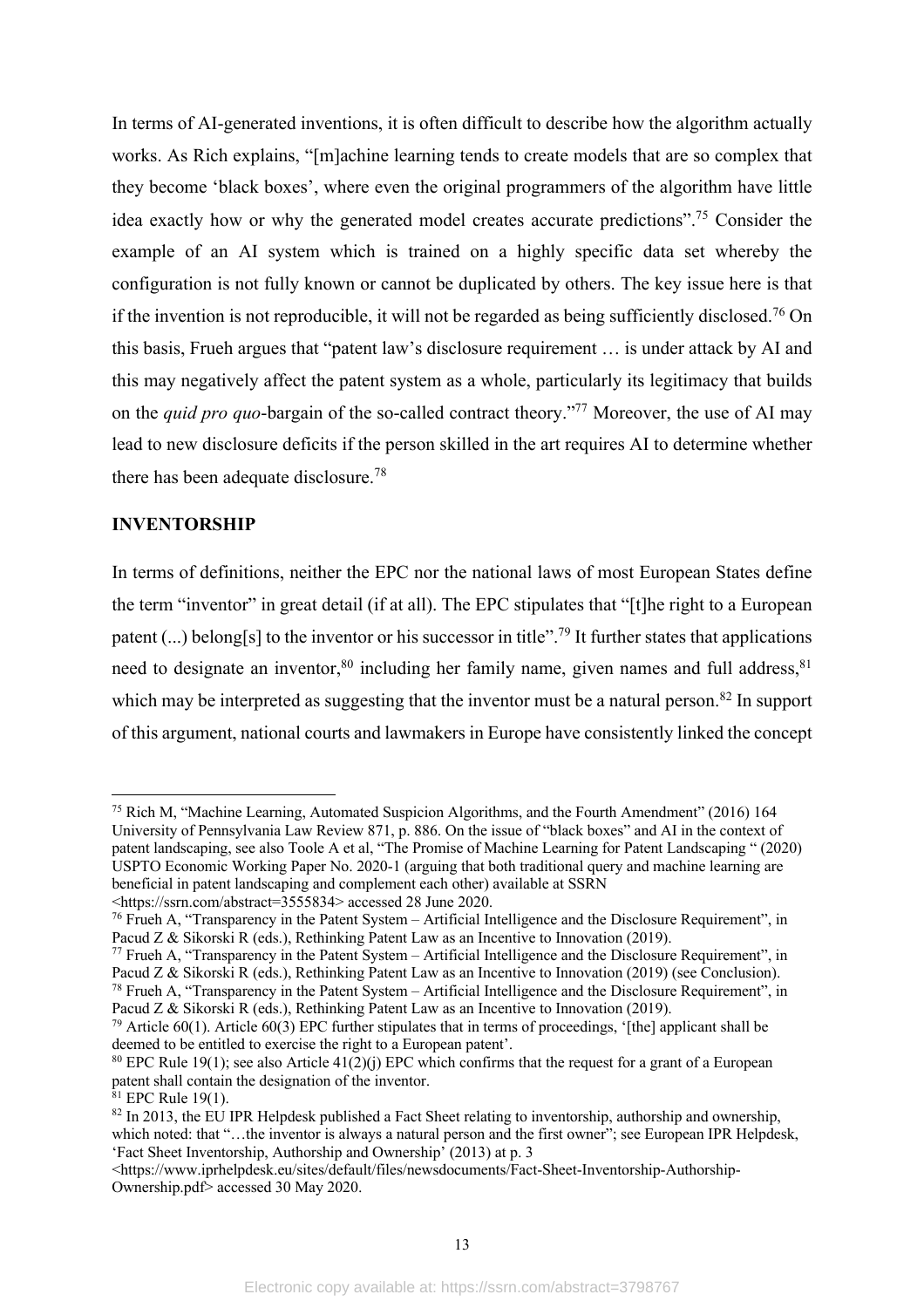of inventorship to the "contribution to the inventive concept".<sup>83</sup> For instance, in the UK, s.7(3) of the Patents Act 1977 states that "inventor" refers to "the actual deviser" of the invention, and  $s.7(1)$  adds that any "person" may make an application for a patent; moreover,  $s.13(2)$ requires the applicant to identify the "person" who is believed to be the inventor. Inventorship is not defined in the statute under German law, but courts have referred to the inventor as the *person* who has "creatively contributed to the subject matter of the patent in view of the entire content of the patent application".<sup>84</sup> Similarly, the French patent statute does not provide a definition but the inventor is presumed to be the person who conceived and made the invention.85

#### **DABUS and machine inventorship in Europe: human, after all?**

The issue of inventorship in an AI context was debated in the famous DABUS case. In January 2020, the EPO published its grounds for refusing two patent applications—filed by Steven Thaler's legal representatives as part of the Artificial Intelligence Project (AIP)—naming a machine (DABUS) as inventor.<sup>86</sup> The Artificial Intelligence Project's (AIP) Team is led by Ryan Abbott (an academic at the University of Surrey) and seeks the recognition of intellectual property rights for the autonomous output of artificial intelligence.<sup>87</sup> The Team recognises that although in the majority of cases an AI system acts as a mere "tool", there are instances where the inventive act may be functionally automated by a machine.<sup>88</sup> It does not advocate for AI systems to *own* the resulting invention, given that a machine has no legal personality and cannot

<sup>&</sup>lt;sup>83</sup> See Ballardini R et al, "AI-Generated Content: Authorship and Inventorship in the Age of Artificial Intelligence" in Pihlajarinne T et al (eds), Online Distribution of Content in the EU (Edward Elgar, 2019). <sup>84</sup> BGH X ZR 70/11 of 22 January 2013; BGH X ZR 53/08 of 17 May 2011 - *Atemgasdrucksteuerung*; BRG GRUR 1979 - 540 (541) - *Biedermeiermanschetten*; BRG GRUR 1978 - *Motorkettensäge*; BRG GRUR 1966 – *Spanplatten*, as reported in Ballardini R et al, "AI-Generated Content: Authorship and Inventorship in the Age of Artificial Intelligence" in Pihlajarinne T et al (eds), *Online Distribution of Content in the EU* (Edward Elgar, 2019).

<sup>&</sup>lt;sup>85</sup> Ballardini R et al, "AI-Generated Content: Authorship and Inventorship in the Age of Artificial Intelligence" in Pihlajarinne T et al (eds), *Online Distribution of Content in the EU* (Edward Elgar, 2019).

<sup>86</sup> EPO, "EPO publishes grounds for its decision to refuse two patent applications naming a machine as inventor" (2020) <https://www.epo.org/news-events/news/2020/20200128.html> accessed 30 May 2020. We should also note that, in early December 2019, the UK Intellectual Property Office also rejected Thaler's applications, stating that "DABUS is not a person as envisaged by ss. 7 and 13 of the Act and so cannot be considered an inventor": see UK Patent Decision BL  $O/741/19$  <https://www.boult.com/wpcontent/uploads/2020/02/by-the-UKIPO.pdf> at para. 30, accessed 30 May 2020.

<sup>87</sup> Artificial Inventor Project, "Frequently Asked Questions" <http://artificialinventor.com/frequently-askedquestions/> accessed 28 June 2020.

 $88$  Moreover, the Team argues that there are cases involving AI inventorship where there is no natural person who would traditionally qualify as inventor in the first place.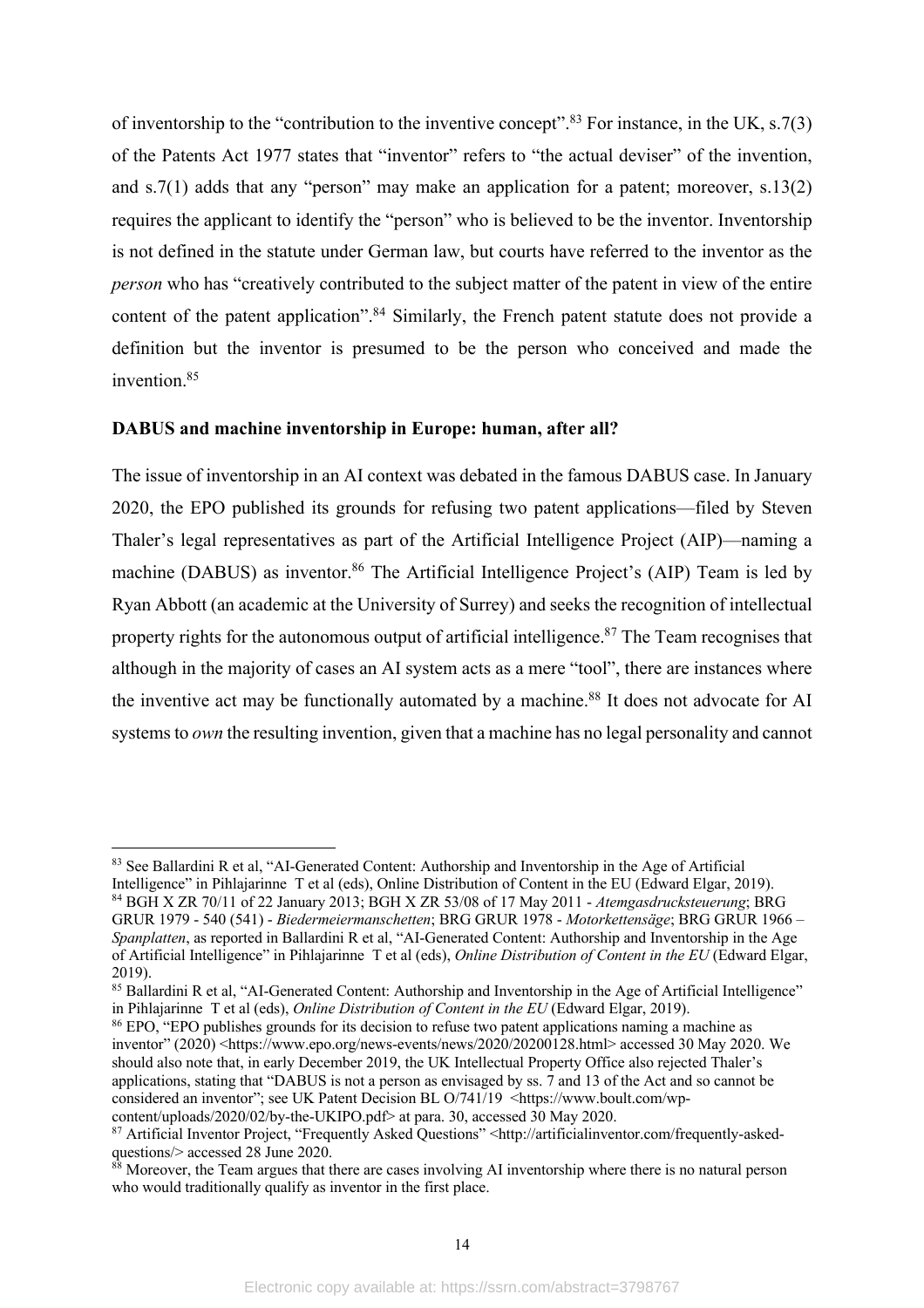own property.89 Rather, they argue that it is the AI's owner who should be entitled to own the AI's output.

Thaler filed two separate applications at the EPO (in addition to the USPTO, UKIPO and the Israeli Patent Office) whereby DABUS was designated as inventor. <sup>90</sup> The first application claimed a plastic beverage container (EP18275163); the other application referred to a flashing beacon light intended to be used in search and rescue missions (EP18275174). The Applicant's Team argued that "the machine only received training in general knowledge in the field and proceeded to *independently* conceive of the invention and to *identify it as novel*" (emphasis added).<sup>91</sup> According to the applicant, the machine had "identified the novelty of its own idea before a natural person did".<sup>92</sup> For the sake of simplicity, we will focus on the first application mentioned above (the reasoning is the same in both decisions).

When the applications were initially filed with the EPO, the applicant left the space for indicating the inventor blank. Thaler was allowed to remedy this, as the application did not comply with Article 81 and Rule 19(1) EPC which state that a European patent application shall designate an inventor. He subsequently designated "DABUS" as the inventor, describing it as a "type of connectionist artificial intelligence."<sup>93</sup> Thaler further argued that Rule  $19(1)$ EPC did not require the inventor to be a human being and that the actual purpose of the provision was to *correctly* designate the inventor. He also argued that, given that the AI system created the invention on its own, naming someone else as inventor (even himself) would contravene important principles of patent law (see, for example, s.7(3) of the UK Patent Act 1977 which requires the "actual deviser" of the invention to be named); moreover, he claimed

<sup>89</sup> However, see Davies C, "An evolutionary step in intellectual property rights – Artificial intelligence and intellectual property" (2011) 26(6) Computer Law & Security Review, p. 602. Davies has proposed attributing inventions to the "body best entitled to them", i.e. the computer, and determining the claims by the interested parties through negotiated contractual terms ("[r]evolutionary this may be, but no more so than granting intellectual property rights, as we currently do, to a body corporate.").

<sup>90</sup> For a full list of the Artificial Inventor Project's patent applications, see AIP, "Patent Applications" <http://artificialinventor.com/patent-applications/> accessed 28 June 2020. 91 EPO, "Letter concerning the inventor" (EP18275163)

<sup>&</sup>lt;https://register.epo.org/application?documentId=E3L3E6US2358DSU&number=EP18275163&lng=en&npl=f alse> accessed 30 May 2020.

 $92$  EPO, "Grounds for the EPO decision of 27 January 2020 on EP 18 275 163"

<sup>&</sup>lt;https://register.epo.org/application?documentId=E4B63SD62191498&number=EP18275163&lng=en&npl=fal se at para. 5, accessed  $30$  May 2020.

<sup>&</sup>lt;sup>93</sup> EPO, "Grounds for the EPO decision of 27 January 2020 on EP 18 275 163"

<sup>&</sup>lt;https://register.epo.org/application?documentId=E4B63SD62191498&number=EP18275163&lng=en&npl=fal se> at para. 3, accessed 30 May 2020.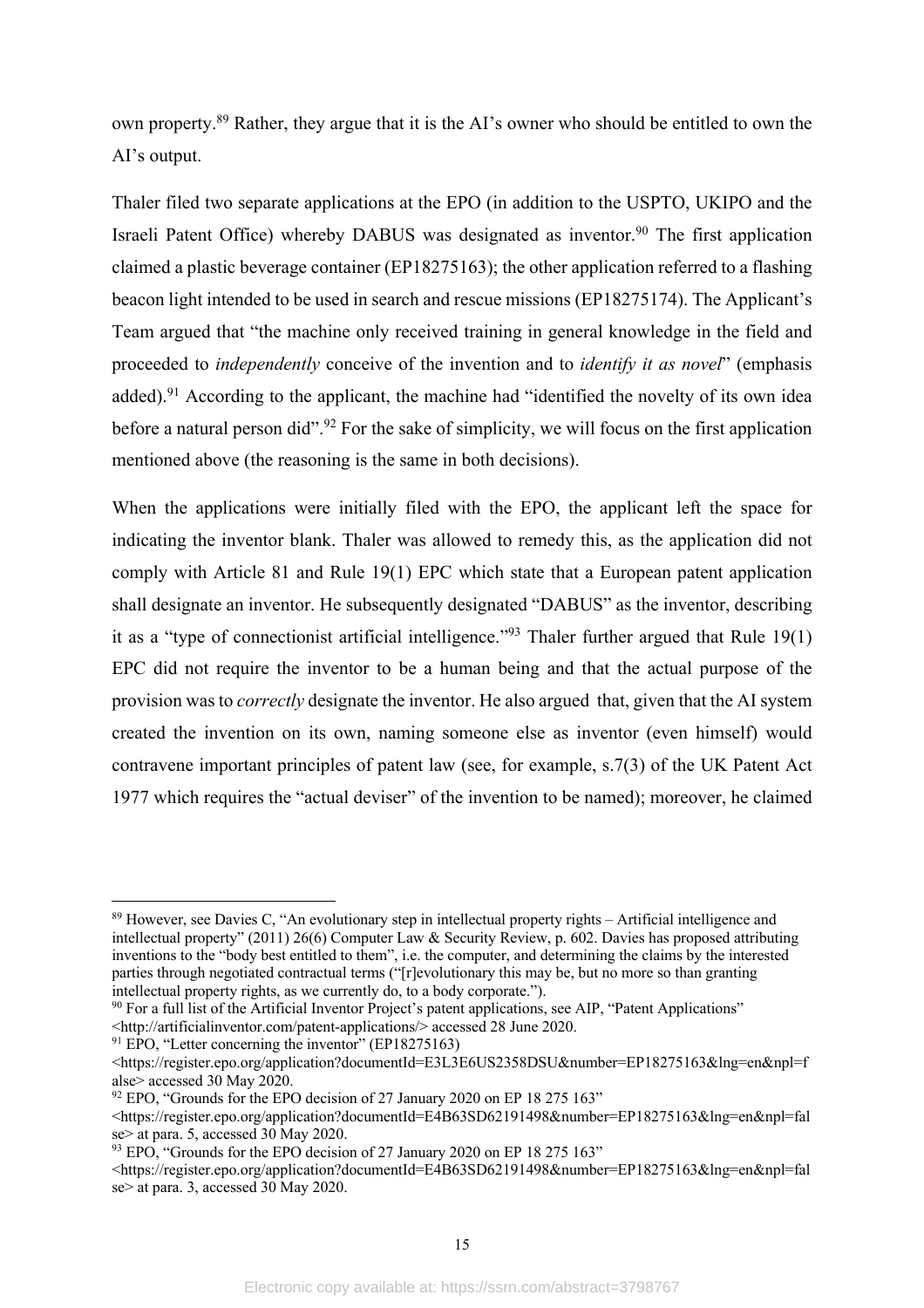that "[i]naccurately listing a natural person as inventor would be misleading to the public."94 Thaler further submitted that designating DABUS as inventor was in accordance with the core aims of the patent system, namely to "incentivise disclosure of information, commercialisation and development of inventions."95 Requiring the designation of inventor to include both a given name and a surname—the argument goes—would result in the unfair treatment of mononymous people. Finally, Thaler claimed that he had acquired the right to a patent from DABUS by being its "successor in title". He asserted that, as the machine's owner, he was entitled to any intellectual property generated by the AI.96

The EPO rejected both applications on the grounds that there was no human designated as inventor, which was deemed contrary to Article 81 and Rule 19(1) EPC. The Office noted that, under Rule 19(1) EPC, the designation is required to include a surname, given name and address; merely giving a machine a name (which was the case here) was not enough.<sup>97</sup> Moreover, it stated that (i) the EPC *Travaux Préparatoires* "consistently refer to the inventor as being a natural person";<sup>98</sup> (ii) the interpretation of the term "inventor" as referring to a natural person is an "internationally applicable standard"; (iii) the "human-only" approach is followed by various domestic courts,  $99$  most EPC members,  $100$  and major patent offices including those of Japan, the US, and China;<sup>101</sup> (iv) the patent laws of some EPC Contracting

 $97$  EPO, "Grounds for the EPO decision of 27 January 2020 on EP 18 275 163"

<sup>98</sup> EPO, "Grounds for the EPO decision of 27 January 2020 on EP 18 275 163"

<sup>&</sup>lt;sup>94</sup> EPO. "Grounds for the EPO decision of 27 January 2020 on EP 18 275 163"

<sup>&</sup>lt;https://register.epo.org/application?documentId=E4B63SD62191498&number=EP18275163&lng=en&npl=fal se> at para. 12, accessed 30 May 2020.

<sup>&</sup>lt;sup>95</sup> EPO, "Grounds for the EPO decision of 27 January 2020 on EP 18 275 163"

<sup>&</sup>lt;https://register.epo.org/application?documentId=E4B63SD62191498&number=EP18275163&lng=en&npl=fal se> at para. 5, accessed 30 May 2020.

<sup>&</sup>lt;sup>96</sup> EPO, "Grounds for the EPO decision of 27 January 2020 on EP 18 275 163"

<sup>&</sup>lt;https://register.epo.org/application?documentId=E4B63SD62191498&number=EP18275163&lng=en&npl=fal se> at paras. 4-5, accessed 30 May 2020.

<sup>&</sup>lt;https://register.epo.org/application?documentId=E4B63SD62191498&number=EP18275163&lng=en&npl=fal se> at paras. 20-21, accessed 30 May 2020.

<sup>&</sup>lt;https://register.epo.org/application?documentId=E4B63SD62191498&number=EP18275163&lng=en&npl=fal se> at para. 24, accessed 30 May 2020.

<sup>&</sup>lt;sup>99</sup> EPO, "Grounds for the EPO decision of 27 January 2020 on EP 18 275 163"

<sup>&</sup>lt;https://register.epo.org/application?documentId=E4B63SD62191498&number=EP18275163&lng=en&npl=fal se> accessed 30 May 2020. In particular, the EPO referred to UK cases such as *University of Southampton's Applications* [2004] EHWC 2107 (Pat) [39] per Laddie J; *Yeda Research v Rhone-Poulenc* [2007] UKHL 43 [20] per Hoffmann LJ.

 $^{100}$  EPO, "Legal aspects of patenting inventions involving artificial intelligence (AI)" (2019)

 $\lt$ https://documents.epo.org/projects/babylon/eponet.nsf/0/3918F57B010A3540C125841900280653/\$File/AI\_in ventorship\_summary\_of\_answers\_en.pdf> accessed 30 May 2020.

<sup>&</sup>lt;sup>101</sup> IP5, "Report of the IP5 expert round table on artificial intelligence, EPO" (2018)

<sup>&</sup>lt;https://www.fiveipoffices.org/material/ai\_roundtable\_2018\_report/ai\_roundtable\_2018\_report> accessed 30 May 2020.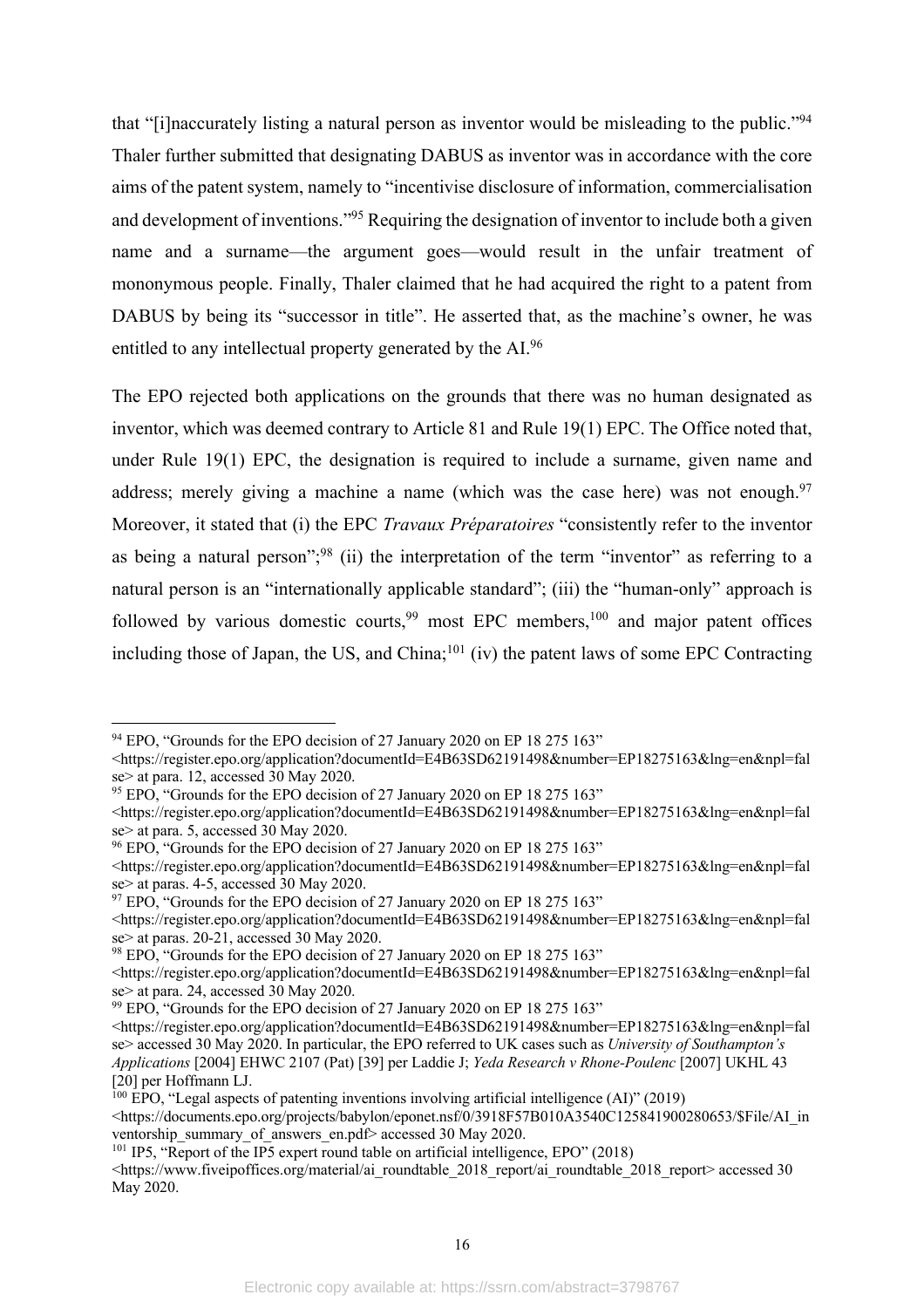States expressly define "inventor" as the *natural* person who created the invention;<sup>102</sup> and (v) no national legislation has recognised an AI machine as inventor yet. 103

The EPO also rejected Thaler's argument that failing to accept AI systems as inventors would effectively exclude AI-generated inventions from patentability and violate Article 27 TRIPS which, as mentioned, provides that there should be no discrimination as to the field of technology when it comes to granting patents.<sup>104</sup> It stated that designating the inventor and addressing the issue of whether the invention satisfies the relevant patentability requirements are two distinct aspects, the former taking place before, and independently of, the substantive assessment carried out by the office.

Finally, the EPO dismissed the argument that the applicant was the "employer" of DABUS and thus successor in title as per Article 60(1) EPC. The reason for this was that AI systems, and machines generally, can neither be employed nor transfer any rights to a human due to their lack of legal personality.105

# **Patent proceedings in the UK**

The UK Intellectual Property Office (UKIPO) reached a similar verdict on DABUS in December 2019, which was later upheld by the High Court of England and Wales (see below).106 In the UKIPO proceedings, the key questions were whether i) a non-human inventor can be regarded as inventor under the UK Patents Act 1977; and whether ii) Mr Thaler (the applicant) was entitled to apply for a patent (in preference to DABUS) merely because he was the AI's owner. The UKIPO, referring to s.7 (concerning the right to apply for a patent) and s.13 of the Act (*inter alia*, requiring the applicant to explain how she derives the right to a patent in cases where she is not the inventor), answered both questions in the negative. In response to the first question, the UKIPO accepted that DABUS had created the inventions (the practice of the Office is to accept the indication of inventor at face value) but stated that a machine cannot be named as inventor because it is not a natural person.<sup>107</sup> Moreover, the

<sup>&</sup>lt;sup>102</sup> Article 2(8) of the Patent Law of Lithuania; §13 of the Patent Act of Estonia.<br><sup>103</sup> EPO, "Grounds for the EPO decision of 27 January 2020 on EP 18 275 163", para 29.

<sup>&</sup>lt;sup>104</sup> EPO, "Grounds for the EPO decision of 27 January 2020 on EP 18 275 163", paras 34-36.

 $105$  EPO, "Grounds for the EPO decision of 27 January 2020 on EP 18 275 163", para. 30.

<sup>&</sup>lt;sup>106</sup> UK Intellectual Property Office, Patent Decision BL O/741/19 of 4 December 2019 (2019)

<sup>&</sup>lt;https://www.ipo.gov.uk/p-challenge-decision-results/o74119.pdf> accessed 18 July 2020 (this concerned patent applications GB1816909.4 and GB1818161.0); *Stephen L Thaler v Comptroller-General of Patents, Designs and Trade Marks* [2020] EWHC 2412 (Pat).

<sup>&</sup>lt;sup>107</sup> UK Intellectual Property Office, Patent Decision BL O/741/19 of 4 December 2019 (2019) paras. 15, 18 <https://www.ipo.gov.uk/p-challenge-decision-results/o74119.pdf> accessed 18 July 2020. It is also worth noting that, although the Hearing Officer stated that this had no bearing on the instant case, in October 2019, the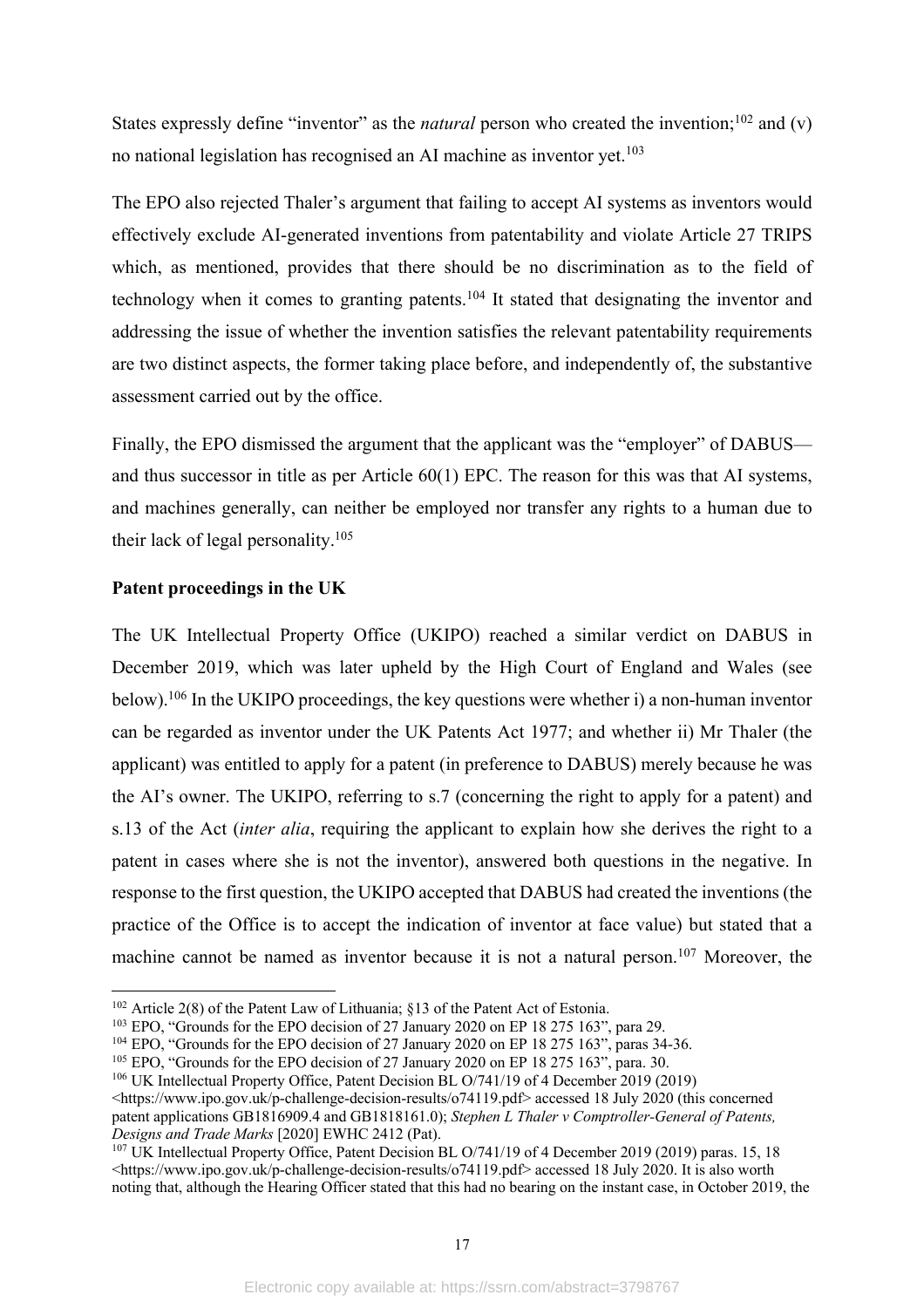UKIPO argued that while there is no directly relevant case law on the matter, there is a "clear expectation that the inventor and person for the purpose of s. 7 and 13 respectively are one and the same, namely a natural person – a human and not an AI machine."108 It further stated that it was not for the UKIPO to take an interpretation of the law that was not intended upon implementation, especially in the absence of any indications from the legislature and courts that a "person" may refer to anything other than a natural person.<sup>109</sup> In response to the second question (whether Thaler could apply for a patent in preference to DABUS by virtue of his ownership of the AI system), the UKIPO stated that as DABUS is a machine, which cannot own intellectual property due to its lack of legal personality, it "has no rights to its inventions and cannot enter into any contract to assign its right to apply for a patent to the applicant".<sup>110</sup>

Crucially, while the UKIPO's stance on the above issues is not surprising, the Office acknowledged that, as AI-generated inventions are likely to become significantly more prevalent in the future, there should be wider debate on the question of how the patent system handles such inventions.<sup>111</sup> Acknowledging that the existing framework "does not cater for such inventions and it was never anticipated that it would", the UKIPO concluded that any changes to the law should be considered in the context of this debate, as opposed to being arbitrarily shoehorned into existing legislation.<sup>112</sup>

The High Court of Appeal (England and Wales) upheld the decision of the UKIPO in September 2020. <sup>113</sup> In *Thaler v Comptroller-General*, the appellant (Thaler) argued that he had not been given an impartial hearing; that the UKIPO Hearing Officer had misdirected himself when construing the relevant legislation; and that the Patents Act 1977 had been used as an illegitimate means to deny him a right that he would otherwise have. Smith J dismissed all

UKIPO updated its Formalities Manual to state that "AI inventorship" is not accepted ("Where the stated inventor is an 'AI Inventor', the Formalities Examiner request a replacement F7. An 'AI Inventor' is not acceptable as this does not identify 'a person' which is required by law. The consequence of failing to supply this is that the application is taken to be withdrawn under s.13(2)."); see Paragraph 3.05 of the Manual <https://www.gov.uk/guidance/formalities-manual-online-version/chapter-3-the-inventor> accessed 18 July 2020.

<sup>&</sup>lt;sup>108</sup> UK Intellectual Property Office, Patent Decision BL O/741/19 of 4 December 2019 (2019) para. 18 <https://www.ipo.gov.uk/p-challenge-decision-results/o74119.pdf> accessed 18 July 2020. As also discussed above, both s.7 and s.13 of the Act heavily use the term "person" in the context of inventorship. <sup>109</sup> UK Intellectual Property Office, Patent Decision BL O/741/19 of 4 December 2019 (2019) para. 19

<sup>&</sup>lt;https://www.ipo.gov.uk/p-challenge-decision-results/o74119.pdf> accessed 18 July 2020.

<sup>&</sup>lt;sup>110</sup> UK Intellectual Property Office, Patent Decision BL O/741/19 of 4 December 2019 (2019) para. 21

 $\leq$ https://www.ipo.gov.uk/p-challenge-decision-results/o74119.pdf> accessed 18 July 2020. <sup>111</sup> UK Intellectual Property Office, Patent Decision BL O/741/19 of 4 December 2019 (2019) paras. 28-29

<sup>&</sup>lt;https://www.ipo.gov.uk/p-challenge-decision-results/o74119.pdf> accessed 18 July 2020. <sup>112</sup> UK Intellectual Property Office, Patent Decision BL O/741/19 of 4 December 2019 (2019) para. 29

<sup>&</sup>lt;https://www.ipo.gov.uk/p-challenge-decision-results/o74119.pdf> accessed 18 July 2020.

<sup>113</sup> *Thaler v Comptroller-General of Patents, Designs and Trade Marks* [2020] EWHC 2412 (Pat).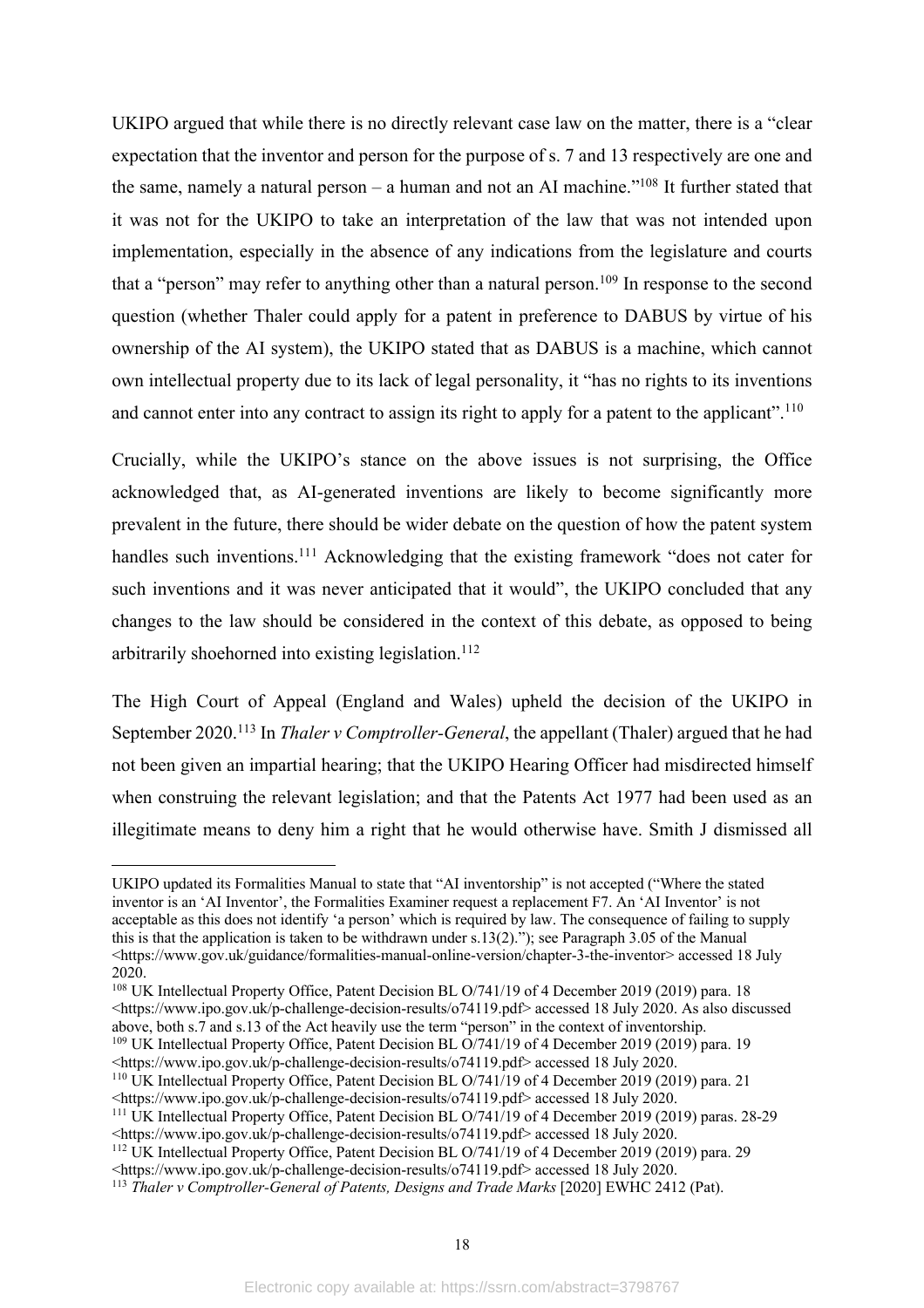points of appeal, focusing on the third argument. Critically, he held that whatever the meaning of "inventor" is, a patent can only be granted to a *human* under s. 7 of the Patents Act 1977 as the Act refers to the grant of a patent to a "person".<sup>114</sup> As DABUS is not a person, the machine is unable to transfer its property to Thaler or anybody else.<sup>115</sup> Smith J further held that while it might be theoretically possible to interpret the term "inventor" so as to include both persons and "things", this would be an "unlikely construction" of the Act.<sup>116</sup> Interestingly, despite finding that only humans can be named as inventors, he did not dispute the assertion that DABUS is itself capable of an inventive concept and proceeded on the basis that DABUS had actually "invented" the inventions.<sup>117</sup> In postscript to the judgment, Smith J concluded that:

*I in no way regard the argument that the owner/controller of an artificially intelligent machine is the 'actual deviser of the invention' as an improper one. Whether the argument succeeds or not is a different question and not one for this appeal: but it would be wrong to regard this judgment as discouraging an applicant from at least advancing the contention, if so advised.*<sup>118</sup>

Smith J further acknowledged that "[t]he questions raised by the Appellant are undoubtedly interesting: but they are interesting in terms of legal policy regarding artificial intelligence and raise no matter of interest on an appeal".<sup>119</sup>

It is therefore evident that the High Court placed significant emphasis on the wording of the Act and refused to depart from its literal interpretation. The Court made it clear that the law as it stands now does not cater for AI-generated inventions and any changes to this stance would require *legislative* action. Parliament could theoretically amend sections 7 and 13 of the Act so as to include AI systems as inventors and, for instance, automatically grant any patents generated by the AI to the machine's owner. Ideally, however, any such reform should be informed by a thorough cost-benefit analysis and an open consultation (such as the recent initiatives launched by the UKIPO and WIPO) to assess the policy implications in this area. 120

<sup>114</sup> *Thaler v Comptroller-General of Patents, Designs and Trade Marks* [2020] EWHC 2412 (Pat), para. 40.

<sup>115</sup> *Thaler v Comptroller-General of Patents, Designs and Trade Marks* [2020] EWHC 2412 (Pat), para. 49(2).

<sup>116</sup> *Thaler v Comptroller-General of Patents, Designs and Trade Marks* [2020] EWHC 2412 (Pat), para. 45.

<sup>117</sup> *Thaler v Comptroller-General of Patents, Designs and Trade Marks* [2020] EWHC 2412 (Pat), para. 46.

<sup>118</sup> *Thaler v Comptroller-General of Patents, Designs and Trade Marks* [2020] EWHC 2412 (Pat), para. 52(2). <sup>119</sup> Thaler v Comptroller-General of Patents, Designs and Trade Marks, Case No. CH-2019-000339, Order, para.7(b) https://www.lawgazette.co.uk/download?ac=93150 [Accessed 20 December 2020].

<sup>120</sup> UKIPO, "Open consultation Artificial intelligence call for views: patents" (2020) <https://www.gov.uk/government/consultations/artificial-intelligence-and-intellectual-property-call-forviews/artificial-intelligence-call-for-views-patents> accessed 28 October 2020; WIPO, "The WIPO Conversation

on Intellectual Property and Artificial Intelligence" (2019) <https://www.wipo.int/about-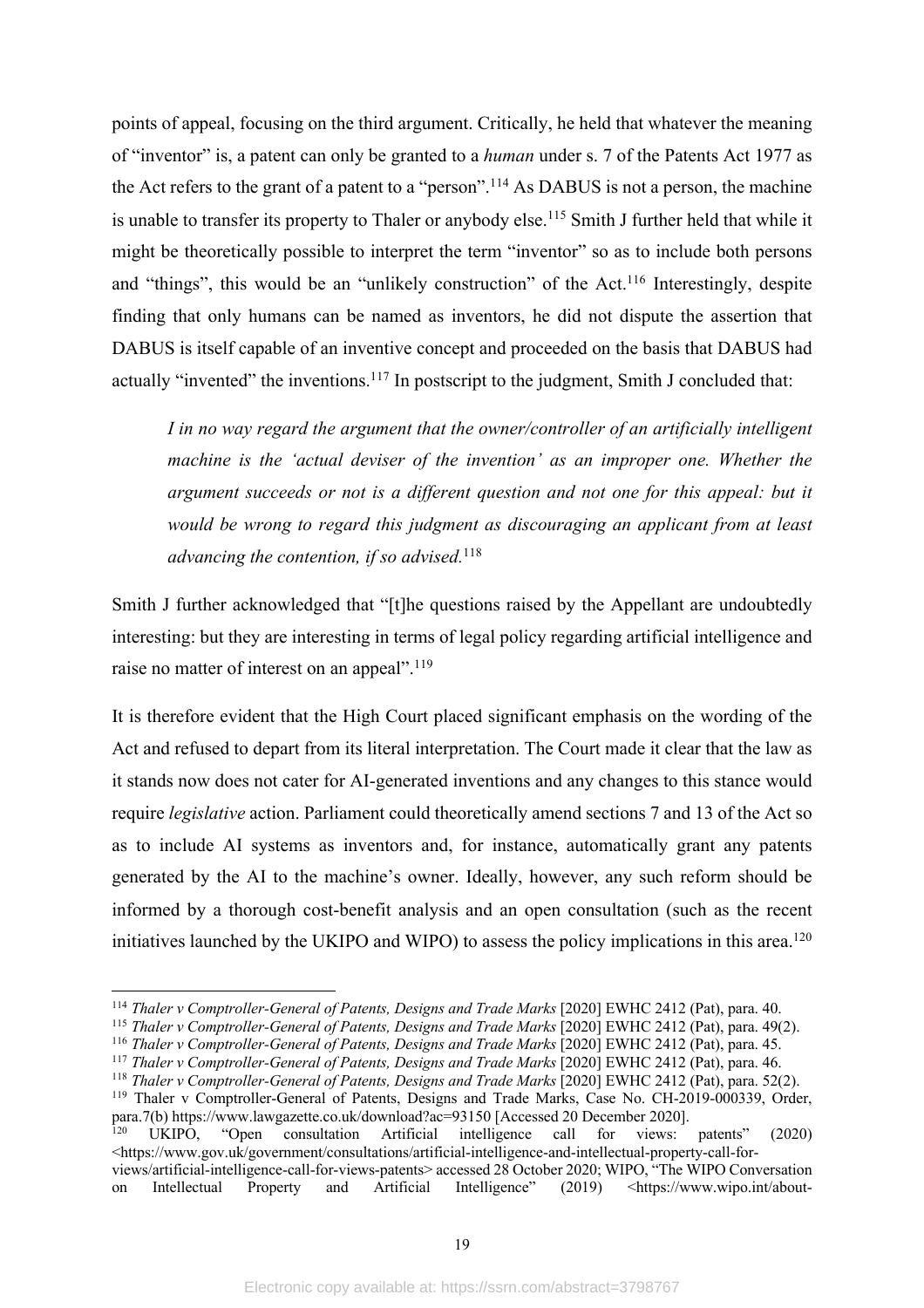Following the decision of the High Court, Prof Ryan Abbott (leader of the Artificial Inventor Project which coordinates the DABUS applications) stated that this approach fails to provide protection for an increasing number of inventions that lack a human inventor.<sup>121</sup> Moreover, he stressed that this allows people to take credit for work they haven't done, thus devaluing human inventorship and misleading the public.<sup>122</sup> Abbott also welcomed the recent consultation on AI and IP launched by the UKIPO, stating that "if current patent laws do not protect AI-generated inventions, it is time these laws were reviewed."<sup>123</sup>

#### **Patent proceedings in the US**

Following the decisions of the EPO and UKIPO, the United States Patent and Trademark Office (USPTO) reached a similar conclusion over a parallel application filed by Thaler in the US.<sup>124</sup> In this case, the application listed Thaler as assignee and applicant. "DABUS" was designated as the inventor's given name and "Invention generated by artificial intelligence" as surname. The USPTO emphasised that various US patent provisions consistently refer to "inventors" as natural persons; e.g. 35 USC § 101 uses the language "[w]hoever invents or discovers", and 35 USC § 115 uses terms such as "himself", "herself", "individual", and "person". Drawing on relevant case law, the USPTO also argued that it was evident that the conception of the invention ("the touchstone of inventorship") must be carried out by a natural person.<sup>125</sup> Lastly, it rejected Thaler's argument that recognising a machine as inventor would incentivise the creation of inventive AI systems and concluded that:

*The granting of a patent … for an invention that covers a machine does not mean that the patent statutes provide for that machine to be listed as an inventor in another patent* 

ip/en/artificial\_intelligence/conversation.html> accessed 28 October 0202.

<sup>&</sup>lt;sup>121</sup> Nurton J, "UK Judge Upholds Refusal of DABUS Patents" <https://www.ipwatchdog.com/2020/09/24/ukjudge-upholds-refusal-dabus-patents/id=125584/> accessed 28 October 2020.

<sup>122</sup> Nurton J, "UK Judge Upholds Refusal of DABUS Patents" <https://www.ipwatchdog.com/2020/09/24/ukjudge-upholds-refusal-dabus-patents/id=125584/> accessed 28 October 2020.<br><sup>123</sup> UKIPO, "Open consultation Artificial intelligence call

<sup>123</sup> UKIPO, "Open consultation Artificial intelligence call for views: patents" (2020) <https://www.gov.uk/government/consultations/artificial-intelligence-and-intellectual-property-call-for-

views/artificial-intelligence-call-for-views-patents> accessed 28 October 2020.<br><sup>124</sup> USPTO, "Petition decision: Inventorship limited to "Petition decision: Inventorship limited to natural persons" (2020) <https://content.govdelivery.com/accounts/USPTO/bulletins/287fdc9> accessed 30 May 2020; Nurton J, "UK Judge Upholds Refusal of DABUS Patents" <https://www.ipwatchdog.com/2020/09/24/uk-judge-upholdsrefusal-dabus-patents/id=125584/> accessed 28 October 2020.

<sup>125</sup> *Univ. of Utah v.Max-Planck-Gesellschafl zur Forderung der Wissenschaflen e. V, (*holding that a state cannot be inventor)*; Beech Aircraft Corp. v. EDO Corp.* ("only natural persons can be "inventors"); see also Feldman R Robin & Thieme N, "Competition at the Dawn of Artificial Intelligence" (forthcoming) Journal of Antitrust Enforcement, pp. 6-7 (arguing that, in the context of the issue of conception under US law, i.e. performing the mental part of the inventive act, "computers do not have "minds" and cannot perform "the mental part of the inventive act.") available at SSRN <https://ssrn.com/abstract=3218559> accessed 28 June 2020.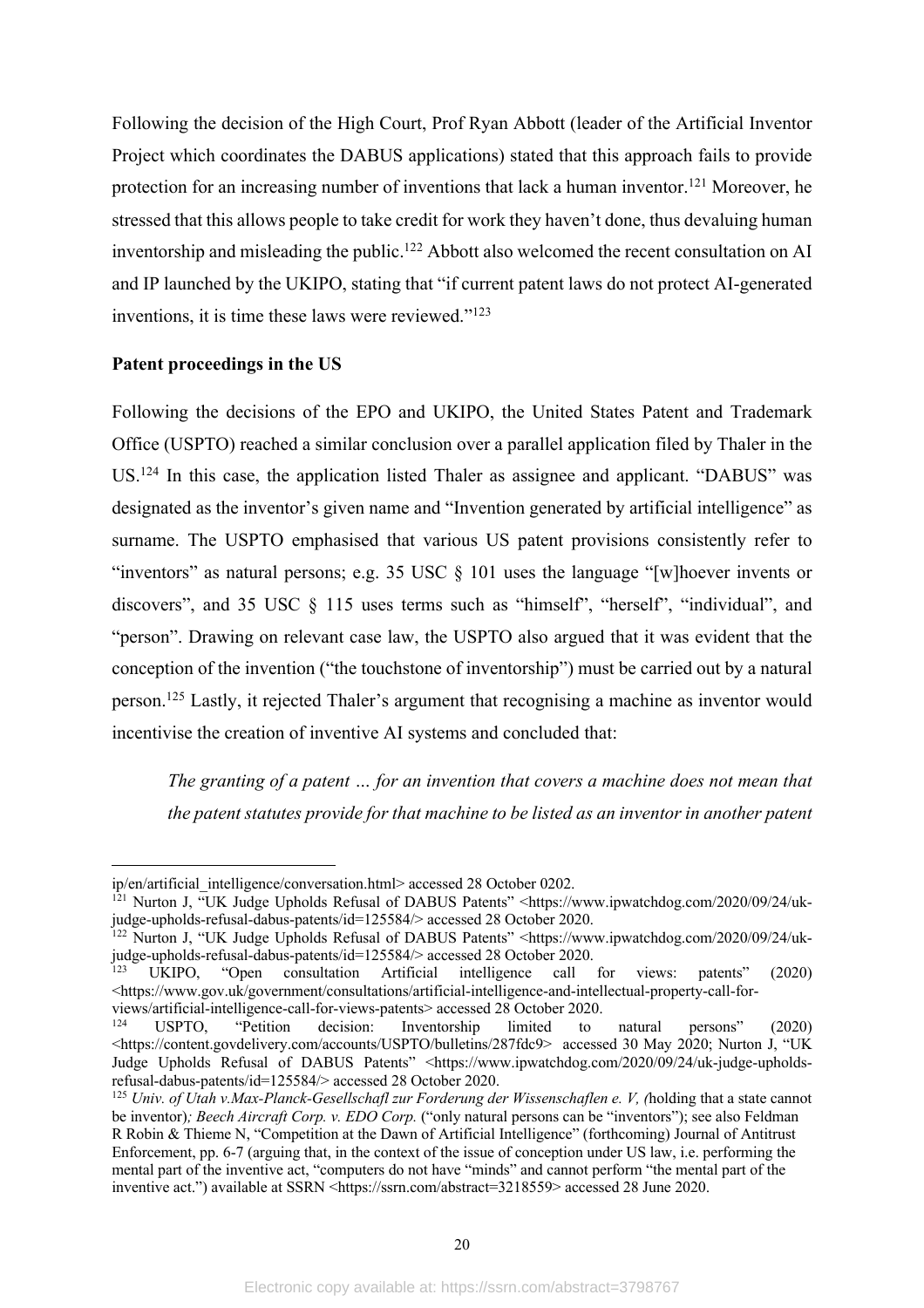*application—any more than a patent for a camera allows the camera to hold a copyright…[A] machine does not qualify as an inventor under patent laws*. 126

Following the decision, on 6 August 2020, Thaler's legal team launched a lawsuit against the USPTO at the District Court for the Eastern District of Virginia. <sup>127</sup> In *Thaler v Iancu*, <sup>128</sup> the AIP Team is now arguing that the Office should follow a 1943 report by the National Patent Planning Commission which states that "patentability shall be determined objectively by the nature of the contribution to the advancement of the art, and not subjectively by the nature of the process by which the invention may have been accomplished", thus paving the way for AI inventorship.129 The Team explained its reasoning as follows:

*What we want is to have innovation. AI has been used to help generate innovation for decades and AI is getting better and better at doing these things, and people aren't… The law is not clear on whether you can have a patent if the AI does that sort of work, but if you can't protect inventions coming out of AI, you're going to under-produce them.*<sup>130</sup>

The District Court case is still pending as of January 2021.

# **Is this approach optimal?**

It is evident from the DABUS proceedings that AI systems cannot be named as inventors in either Europe or the US at present. Is this approach optimal? In light of the patent bargain, how might we judge this situation's net social welfare effect? There is no scholarly consensus.

Indeed, patent applicants may now choose *not to disclose* the role AI has played in reaching an

<sup>&</sup>lt;sup>126</sup> USPTO, "Petition decision: Inventorship limited to natural persons" (2020) p. 7

<sup>&</sup>lt;https://content.govdelivery.com/accounts/USPTO/bulletins/287fdc9> accessed 30 May 2020.

<sup>127</sup> *Thaler v Iancu et al* (1:20-cv-00903)

<sup>&</sup>lt;https://www.courtlistener.com/recap/gov.uscourts.vaed.483404/gov.uscourts.vaed.483404.1.0.pdf> accessed 25 October 2020; see also Lilly P, "Should AI Be Allowed To Patent Inventions? A New Lawsuit Aims To Sort It Out" (Hothardware, 26 August 2020) <https://hothardware.com/news/ai-beings-allowed-patent-inventionslawsuit> accessed 25 October 2020.

<sup>128</sup> *Thaler v Iancu et al* (1:20-cv-00903)

<sup>&</sup>lt;https://www.courtlistener.com/recap/gov.uscourts.vaed.483404/gov.uscourts.vaed.483404.1.0.pdf> accessed 25 October 2020.

<sup>129</sup> Jarratt W, US National Patent Planning Commission (1944) 153 *Nature* 12, 14; *Thaler v Iancu et al* (1:20-cv-00903) **para.** 66

<sup>&</sup>lt;https://www.courtlistener.com/recap/gov.uscourts.vaed.483404/gov.uscourts.vaed.483404.1.0.pdf> accessed 25 October 2020.

<sup>130</sup> Feathers T, "This Guy is Suing the Patent Office for Deciding an AI Can't Invent Things" (Vice, 24 August 2020) <https://www.vice.com/en/article/5dz44b/this-guy-is-suing-the-patent-office-for-deciding-ai-cant-inventthings> accessed 25 October 2020.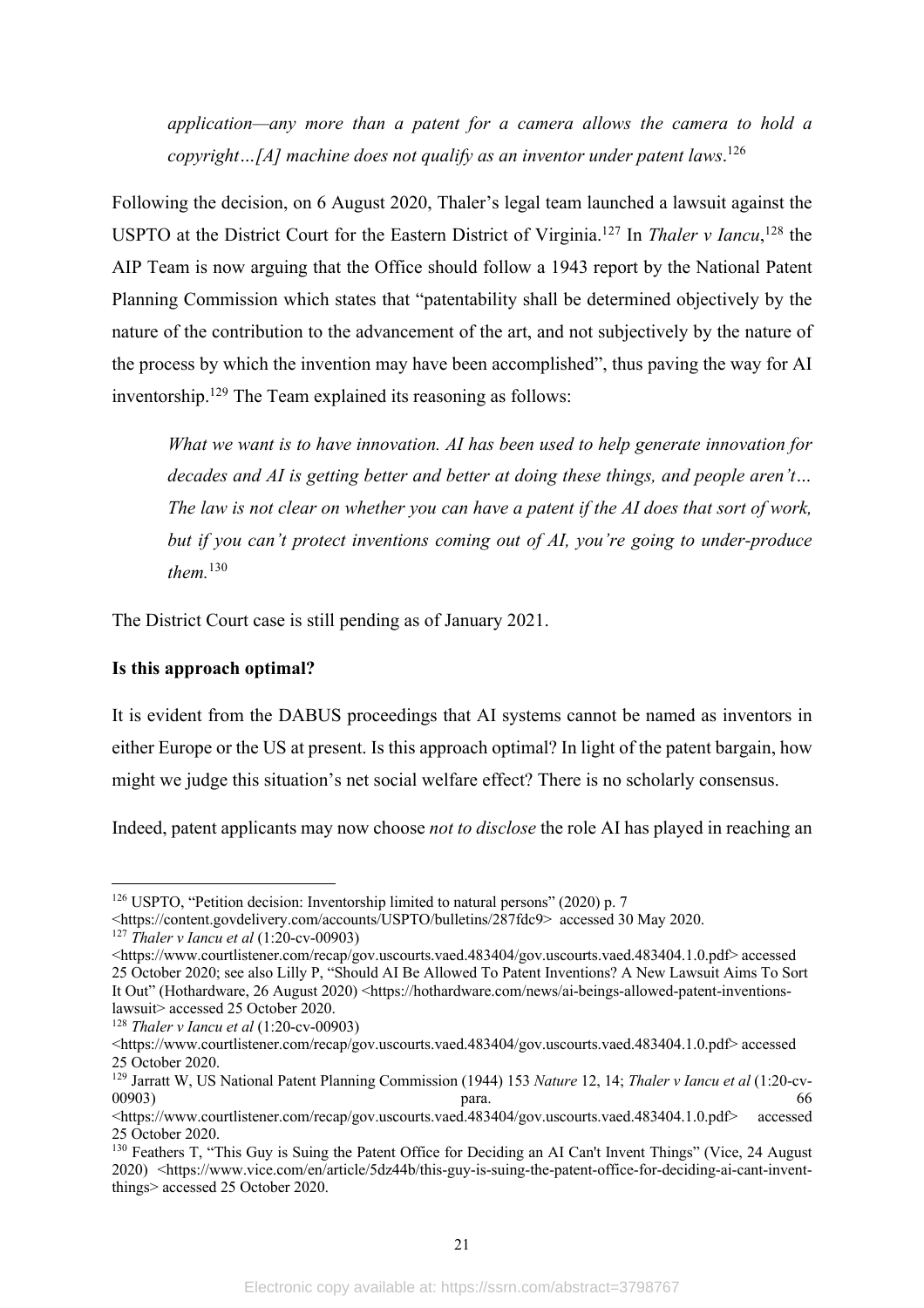invention (and name themselves as inventors instead) in order to avoid being challenged on the grounds highlighted by the patent offices above. The law, in other words, essentially sanctions a *lie* in cases where the human has in reality had little, or no, role in the inventive process. 131 Rather than indirectly encouraging dishonesty, patent offices should introduce a requirement for applicants to be transparent and disclose the role of computers in the inventive process.<sup>132</sup>

With AI-invented patent applications unlikely to succeed, there is a risk that inventors may choose to rely on trade secrets instead, keeping the invention secret, and effectively undermining the core rationale of the "patent bargain" (where both the inventor and the general public benefit from the disclosure and commercialization of the invention).<sup>133</sup> Drawing on the utilitarian patent theory, Abbott further argues that "computers can be inventors because although AI would not be motivated to invent by the prospect of a patent, computer inventorship would incentivize the development of creative machines."134 He stresses that AI inventions do not exist simply "waiting to be discovered" and only come about because someone has made the arrangements necessary for the AI system to generate the invention.<sup>135</sup> Other scholars question Abbot's stance:

…*Abbott's conclusion seems to undercut his argument, because crediting the AI instead of the developer may act as more of a deterrent for development than the other way around. If developers do not receive credit for the products produced by their work, then it stands to reason that they would be less inclined to perform their work.*<sup>136</sup>

Interestingly, Hughes argues that the entire argument as to designating a machine as inventor is "premature until the existence of an AI truly capable of a (sic) inventive act has been

<sup>&</sup>lt;sup>131</sup> Abbott R, "I Think, Therefore I Invent: Creative Computers and the Future of Patent Law" (2016) 57(4) Boston College Law Review 1079, p. 1103.

<sup>&</sup>lt;sup>132</sup> Abbott R, "Everything is Obvious" (2018) 66(2) UCLA Law Review 2, p. 34

<sup>&</sup>lt;sup>133</sup> Abbott R, "I Think, Therefore I Invent: Creative Computers and the Future of Patent Law" (2016) 57(4) Boston College Law Review 1079, p. 1104.

<sup>&</sup>lt;sup>134</sup> Abbott R, "I Think, Therefore I Invent: Creative Computers and the Future of Patent Law" (2016) 57(4) Boston College Law Review 1079, p. 1081.

<sup>135</sup> Abbott R, "Hal the Inventor: Big Data and Its Use by Artificial Intelligence" in Sugimoto C et al (eds), *Big Data Is Not a Monolith* (MIT Press, 2016) <https://ssrn.com/abstract=2565950> at p. 18, accessed 30 May 2020.

<sup>136</sup> Ford B, "Artificial Intelligence Inventor Asks If 'WHO' Can Be an Inventor Is the Wrong Question?" (2019) <https://www.ipwatchdog.com/2019/08/05/artificial-intelligence-inventor-asks-whether-can-inventor-wrongquestion/id=111896/> accessed 30 May 2020.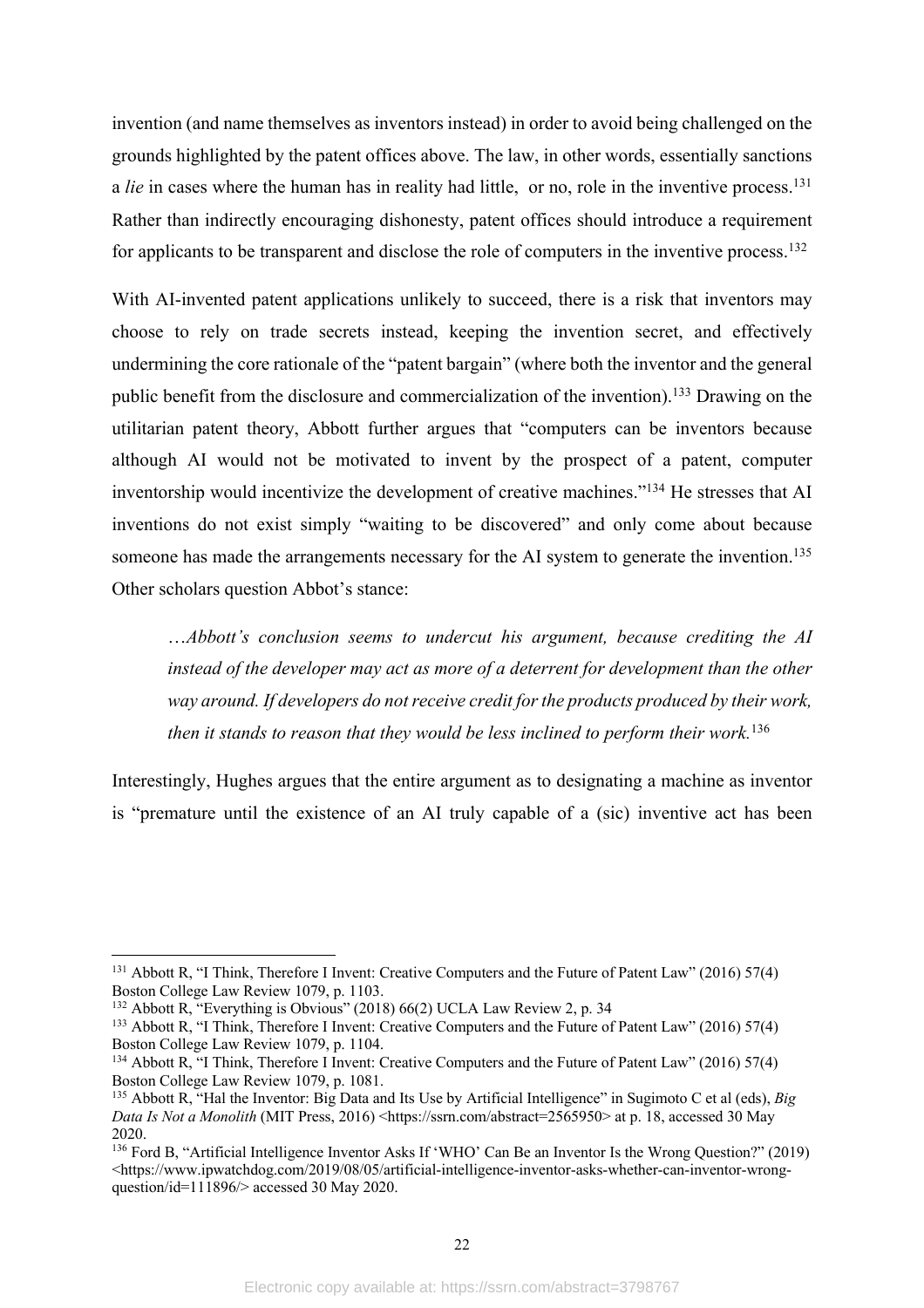proved."137 She further argues that the issue of whether a machine can be listed as inventor is "irrelevant" and that what really matters is *ownership*, <sup>138</sup> an issue which we now discuss.

#### **OWNERSHIP**

As is known, inventorship and ownership are distinct . While the inventor, i.e. the person who develops and reaches the invention, can also be the owner of the patent (for example, when she files the application herself), what usually happens in practice is that a legal person such as a company files and prosecutes the application for e.g. the employee's invention, and thus becomes owner of the patent. As a result, the inventor (often an employee of the company/applicant) is left with little else than the moral right to be designated as inventor, though an employee may receive a bonus or royalty based via contractual terms). Indeed, the default position under EPC rules is that a European patent belongs to the inventor or her successor in title; in cases where the inventor is an employee, whether the latter or the employer is the owner is determined in accordance with the relevant national law.139

In its DABUS decision, the EPO stated that computers and AI systems do not currently have any legal rights, including the right to own a patent (and cannot be designated as inventors, either). In particular, it held that due to their lack of legal personality, "AI systems or machines cannot have rights that come from being an inventor".<sup>140</sup> Yet, the EPO also confirmed that the owner of the AI may be entitled to ownership of any qualifying output generated by the machine, provided that the necessary conditions are satisfied.<sup>141</sup> This is in line with the position of the Artificial Intelligence Project Team—responsible for filing the DABUS Application which has consistently argued that while the AI should be designated as inventor, it is the AI's owner who should own the resulting patents.

<sup>&</sup>lt;sup>137</sup> Hughes R, "EPO refuses "AI inventor" applications in short order - AI Inventor team intend to appeal" (2019) <http://ipkitten.blogspot.com/2019/12/epo-refuses-ai-inventor-applications-in.html> accessed 30 May 2020.

<sup>&</sup>lt;sup>138</sup> Hughes R, "EPO refuses "AI inventor" applications in short order - AI Inventor team intend to appeal" (2019) <http://ipkitten.blogspot.com/2019/12/epo-refuses-ai-inventor-applications-in.html> accessed 30 May 2020.

<sup>139</sup> Article 60 EPC.

<sup>&</sup>lt;sup>140</sup> EPO, "Grounds for the EPO decision of 27 January 2020 on EP 18 275 163" para. 27

<sup>&</sup>lt;https://register.epo.org/application?documentId=E4B63SD62191498&number=EP18275163&lng=en&npl=fal se> accessed 30 May 2020.

<sup>&</sup>lt;sup>141</sup> EPO, "Grounds for the EPO decision of 27 January 2020 on EP 18 275 163", para 32 ("[t]he owner of an AI system may, in accordance with national law, own the output of that system, just as an owner of any machine may own the output of that machine").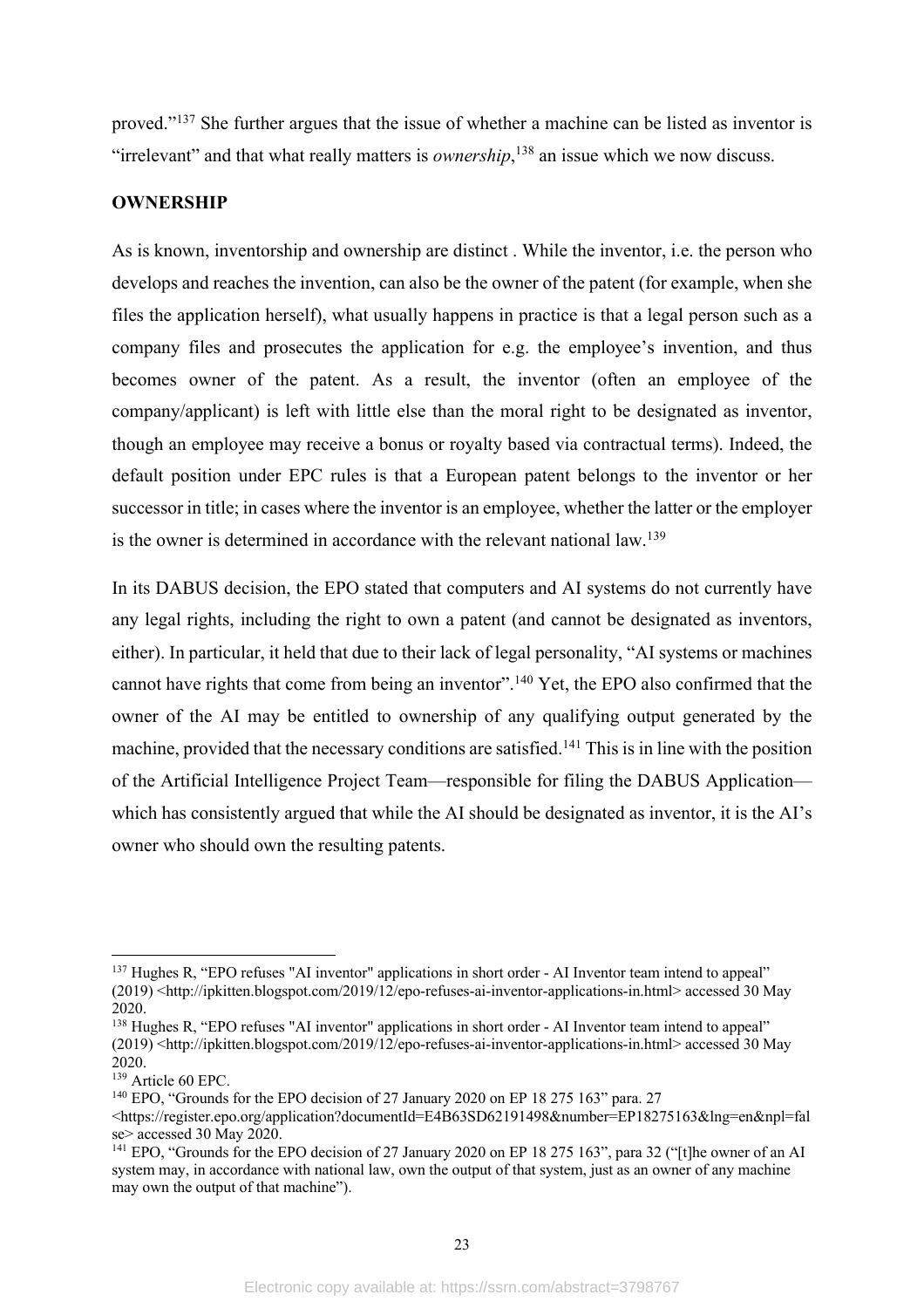If machines are to be accepted as inventors in the future (and patents for such inventions are granted), a number of possible candidates for ownership would emerge. These candidates would include the AI's owner; the programmer of the AI software (the person who creates the AI system capable of generating inventive output, training it on specific aspects, correcting errors, etc); the user who sets out the specific tasks (e.g. making specific arrangements in terms of output and outlining the problem to be solved); the data provider (e.g. a medical professional who provides the data set); and the first person who recognises the significance of the result.<sup>142</sup>

There are some important policy arguments to consider in this regard. On the one hand, if an AI system (e.g. IBM's Watson) generates an invention while being operated by a third party, attributing ownership to the end user could have a negative effect on social welfare, given that AI developers to intentionally restrict access to their AI.<sup>143</sup> Instead, attributing ownership to the developers may encourage them to seek to enable—rather than restrict—access to the system.<sup>144</sup> Conversely, a programmer who merely creates a general purpose claim-generating code does not actually contribute to an important element of the claimed invention; rather, this code would merely serve as a tool to be used by others (i.e. end users) to make such contributions.145 Finally, Banterle argues that the most "economically efficient" solution would be to allocate ownership to end users as they would "hold these patents in highest value, and thus, aggregate welfare is maximized".146

This issue is undoubtedly difficult to resolve and adopting a case-by-case approach is likely to be a sensible option. However, in light of the fact that machines cannot be designated as inventors, this discussion is merely hypothetical at the present time.

31<http://documents.epo.org/projects/babylon/eponet.nsf/0/3918F57B010A3540C125841900280653/\$File/Con cept of Inventorship\_in\_Inventions\_involving\_AI\_Activity\_en.pdf> accessed 30 May 2020; Abbott R, "I Think, Therefore I Invent: Creative Computers and the Future of Patent Law" (2016) 57(4) Boston College Law Review 1079, p. 1114; Tull S & Miller P, "Patenting Artificial Intelligence: Issues of Obviousness, Inventorship, and Patent Eligibility" (2018) 1(5) The Journal of Robotics, Artificial Intelligence & Law p. 318; Banterle F, "Ownership of Inventions Created by Artificial Intelligence" (2018) AIDA, pp. 19-20, available at

<sup>&</sup>lt;sup>142</sup> Shemtov N, "A study on inventorship in inventions involving AI activity" (2019) p.

SSRN <https://ssrn.com/abstract=3276702> accessed 28 June 2020. <sup>143</sup> Abbott R, "I Think, Therefore I Invent: Creative Computers and the Future of Patent Law" (2016) 57(4)

Boston College Law Review 1079, p. 1115.

<sup>&</sup>lt;sup>144</sup> Abbott R, "I Think, Therefore I Invent: Creative Computers and the Future of Patent Law" (2016) 57(4) Boston College Law Review 1079, p. 1115.

<sup>&</sup>lt;sup>144</sup> Abbott R, "I Think, Therefore I Invent: Creative Computers and the Future of Patent Law" (2016) 57(4) Boston College Law Review 1079, p. 1115.

<sup>145</sup> Hattenbach B & Glucoft J, "Patents in an Era of Infinite Monkeys and Artificial Intelligence" (2015) 19 Stanford Technology Law Review 32, p. 49.

<sup>&</sup>lt;sup>146</sup> Banterle F, "Ownership of Inventions Created by Artificial Intelligence" (2018) AIDA, p. 21, available at SSRN <https://ssrn.com/abstract=3276702> accessed 28 June 2020.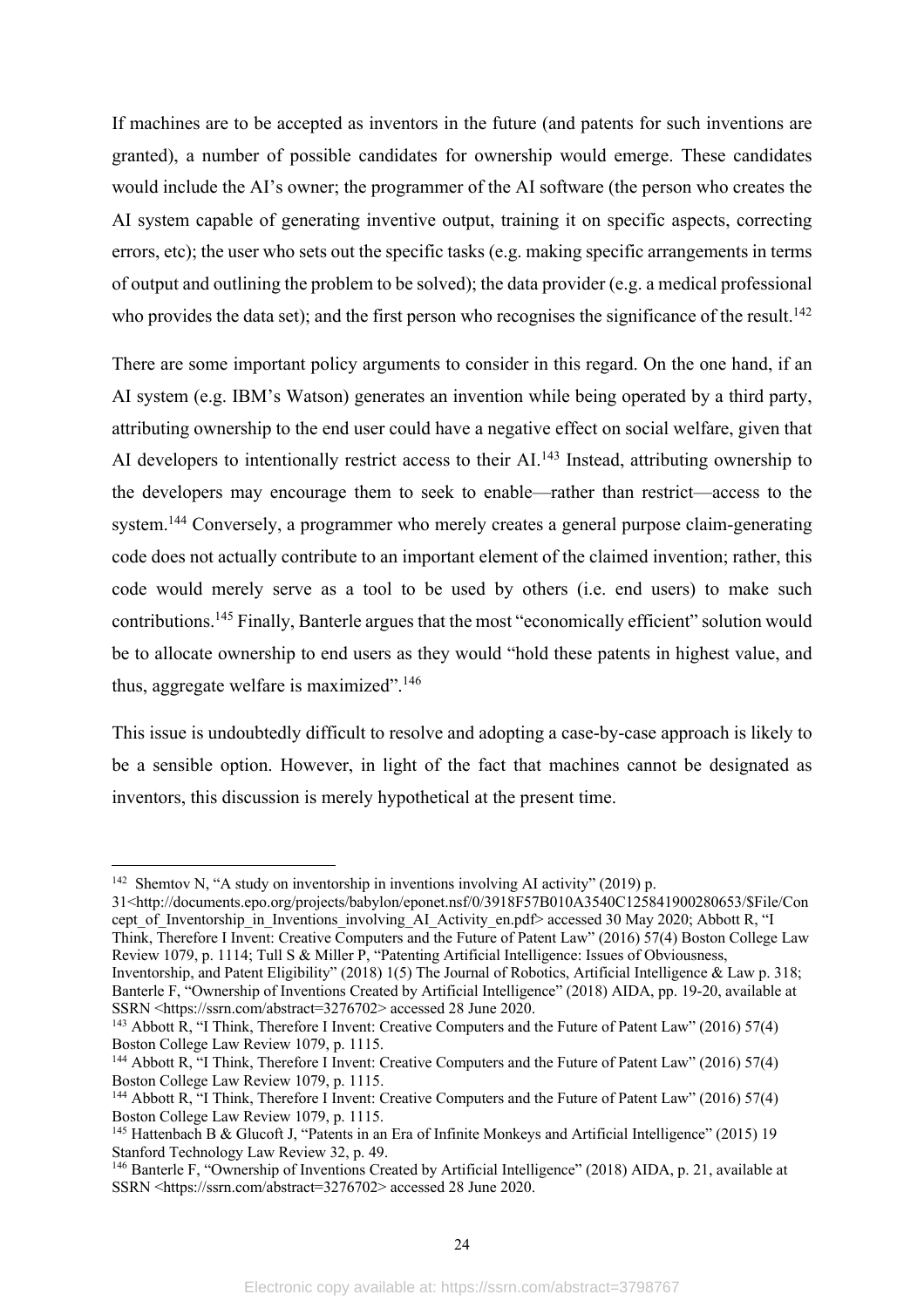#### **INFRINGEMENT**

A patent is infringed where a third party commercially exploits a product or process incorporating the invention without the patentee's authorisation. As AI systems may use previously patented technology to generate outputs, some inventive acts could certainly amount to infringement. The key question is: who should be liable where a machine uses patented technology to produce an output when that machine is operating with a significant degree of autonomy? Failing to hold any party accountable for such acts might encourage the use of AI systems for infringement purposes.<sup>147</sup>

If, on the other hand, liability for AI-induced infringement is affirmed, there are a number of possible candidates for liability, including the end user of the machine, the developer, and the AI system itself.<sup>148</sup> As AI systems have no legal personality, future discussions will likely focus on considering whether either the end user(s) or the developer(s) should be accountable.

In a recent Motion for a Resolution on the regulation of robotics, the European Parliament considered the possibility of holding, inter alia, end users accountable where the user of a product is liable for behaviour which leads to harm.<sup>149</sup> While this discussion concerned product liability, we could apply the same principle in relation to patent infringement and AI. Yet, it is questionable whether holding end users accountable is desirable. It may create uncertainty for users while also discouraging the use of (otherwise helpful) AI. This option may also be regarded as unfair, given that the end users of AI would often not be able to foresee the risk of patent infringement; moreover, in many instances, such users will be unsophisticated individuals rather than corporations with dedicated legal teams. Patent owners also tend to sue companies that develop and/or sell products, as opposed to their end users. Even where end users are sued, they are often indemnified through contractual arrangements.<sup>150</sup>

<sup>147</sup> Watson B, "A Mind of Its Own - Direct Infringement by Users of Artificial Intelligence Systems" (2017) 58(1) IDEA: The Journal of the Franklin Pierce Center for Intellectual Property 65, 70. Some have noted that, when addressing this, we must be cautious not to hinder the advancement of AI technology; see Schaal E, "Infringing a Fantasy: Future Obstacles Arise for the United States Patent Office and Software Manufacturers Utilizing Artificial Intelligence" (2004) 11 *Jeffrey S. Moorad Sports Law Journal* 173, 201. <sup>148</sup> World Economic Forum, "Artificial Intelligence Collides with Patent Law" (2018)

<sup>&</sup>lt;http://www3.weforum.org/docs/WEF\_48540\_WP\_End\_of\_Innovation\_Protecting\_Patent\_Law.pdf> accessed 30 May 2020.

<sup>&</sup>lt;sup>149</sup> European Parliament, "Report with recommendations to the Commission on Civil Law Rules on Robotics"  $(2015/2103(INL))$  <https://www.europarl.europa.eu/doceo/document/A-8-2017-0005 EN.html> accessed 28 June 2020 (see "Liability").

<sup>&</sup>lt;sup>150</sup> Contractual tools could also be used by programmers to protect themselves from infringement induced by the users of their AI systems; see Watson B, "A Mind of Its Own - Direct Infringement by Users of Artificial Intelligence Systems" (2017) 58(1) IDEA: The Journal of the Franklin Pierce Center for Intellectual Property 65, p. 85.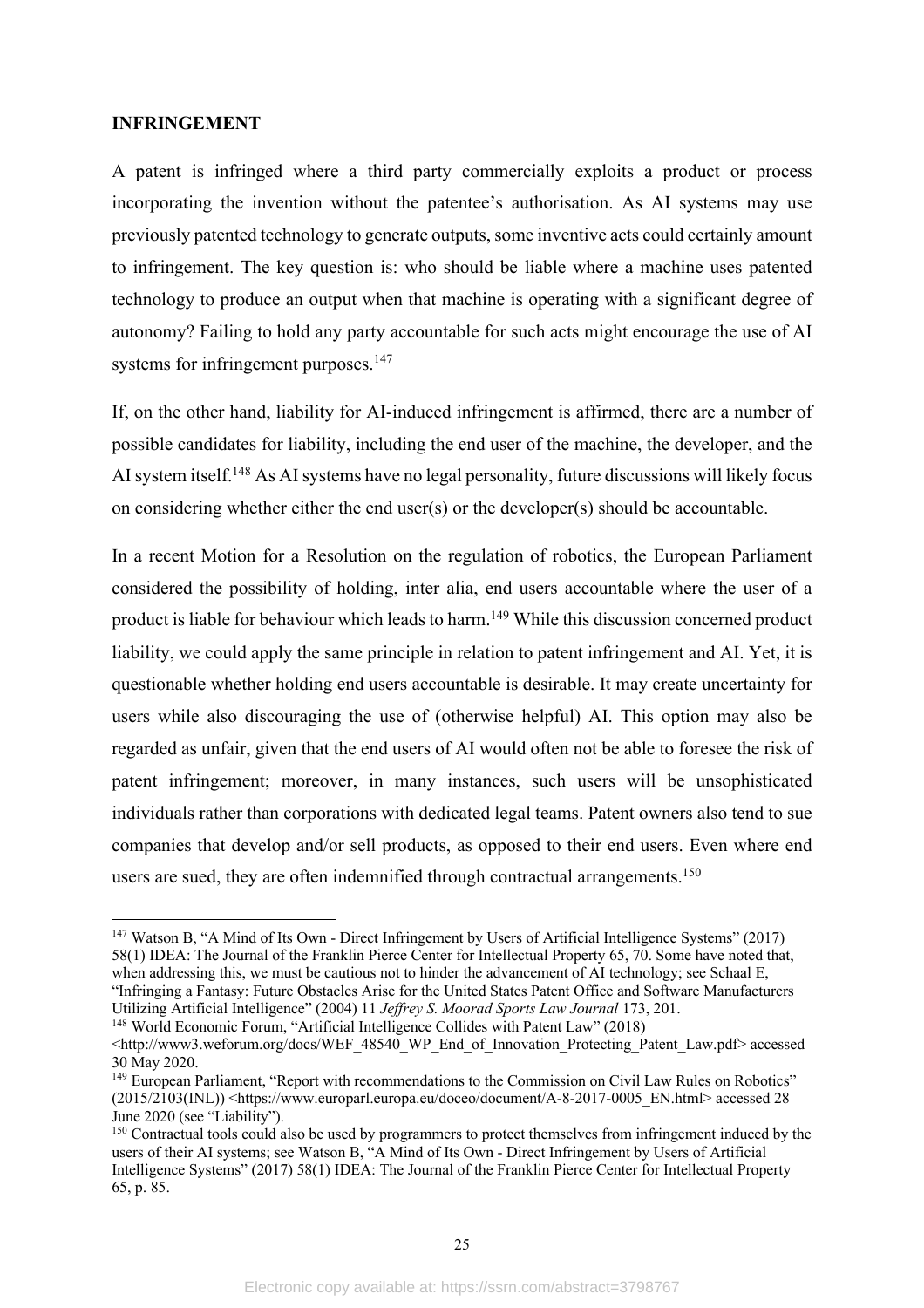Another possibility would be to hold the AI developer or manufacturer accountable – this is already common practice in patent litigation (to sue the producer of the infringing goods).<sup>151</sup> This could be a more appropriate approach in the AI context, especially as programmers are arguably in a better position to foresee that their AI system may infringe a patent (when compared to end users). Crucially, they are also more likely to acquire economic value from the AI by, for instance, selling it to end users. 152

Finally, it should be noted that a number of jurisdictions in Europe offer exemptions to patent infringement, including private and non-commercial and/or experimental use.<sup>153</sup> AI systems may be used for such purposes in many circumstances, and as such those provisions are likely to be particularly relevant. If AI systems become more widespread—and the risk of AI-induced infringement increases significantly—patent owners are likely to campaign for reducing the scope of the above exemptions in this context.

#### **ALTERNATIVE APPROACHES**

While the analysis thus far has focused on whether AI-generated inventions *could* qualify as patentable subject matter under the existing legal framework, it is worth noting that not everyone agrees that such output *should* be subject to patent protection in the first place.

First, several commentators argue that inventions generated by AI without human involvement should be left in the public domain.<sup>154</sup> In particular, some contend that personality and incentive-based theories (which are used to justify IP rights) are largely inapplicable when it comes to such inventions. Yanisky-Ravid and Liu, for example, argue that these theories have been conceived solely with human beings in mind,<sup>155</sup> and that they are inapplicable in this

<sup>&</sup>lt;sup>151</sup> World Economic Forum, "Artificial Intelligence Collides with Patent Law" White Paper (April 2018) pp. 11-12 <http://www3.weforum.org/docs/WEF\_48540\_WP\_End\_of\_Innovation\_Protecting\_Patent\_Law.pdf> accessed 28 June 2020.

<sup>152</sup> World Economic Forum, "Artificial Intelligence Collides with Patent Law" White Paper (April 2018) <http://www3.weforum.org/docs/WEF\_48540\_WP\_End\_of\_Innovation\_Protecting\_Patent\_Law.pdf> accessed 28 June 2020.

<sup>153</sup> World Intellectual Property Organization, "Exceptions and Limitations to Patent Rights: Private and/or Non Commercial Use" (2014) <https://www.wipo.int/edocs/mdocs/patent\_policy/en/scp\_20/scp\_20\_3.pdf> accessed 30 May 2020; see also, for instance, UK Patent Act 1977, s. 60(5) (private and non-commercial use). <sup>154</sup> McLaughlin M, 'Computer-Generated Inventions' (2018)

 $\lt$ https://papers.ssrn.com/sol3/papers.cfm?abstract\_id=3097822> 17, 28; Yanisky-Ravid S & Liu X, "When Artificial Intelligence Systems Produce Inventions: The 3A Era and an Alternative Model for Patent Law" (2017) 39 Cardozo Law Review 2215.

<sup>&</sup>lt;sup>155</sup> Yanisky-Ravid S & Liu X, "When Artificial Intelligence Systems Produce Inventions: The 3A Era and an Alternative Model for Patent Law" (2017) 39 Cardozo Law Review 2215, p. 2216.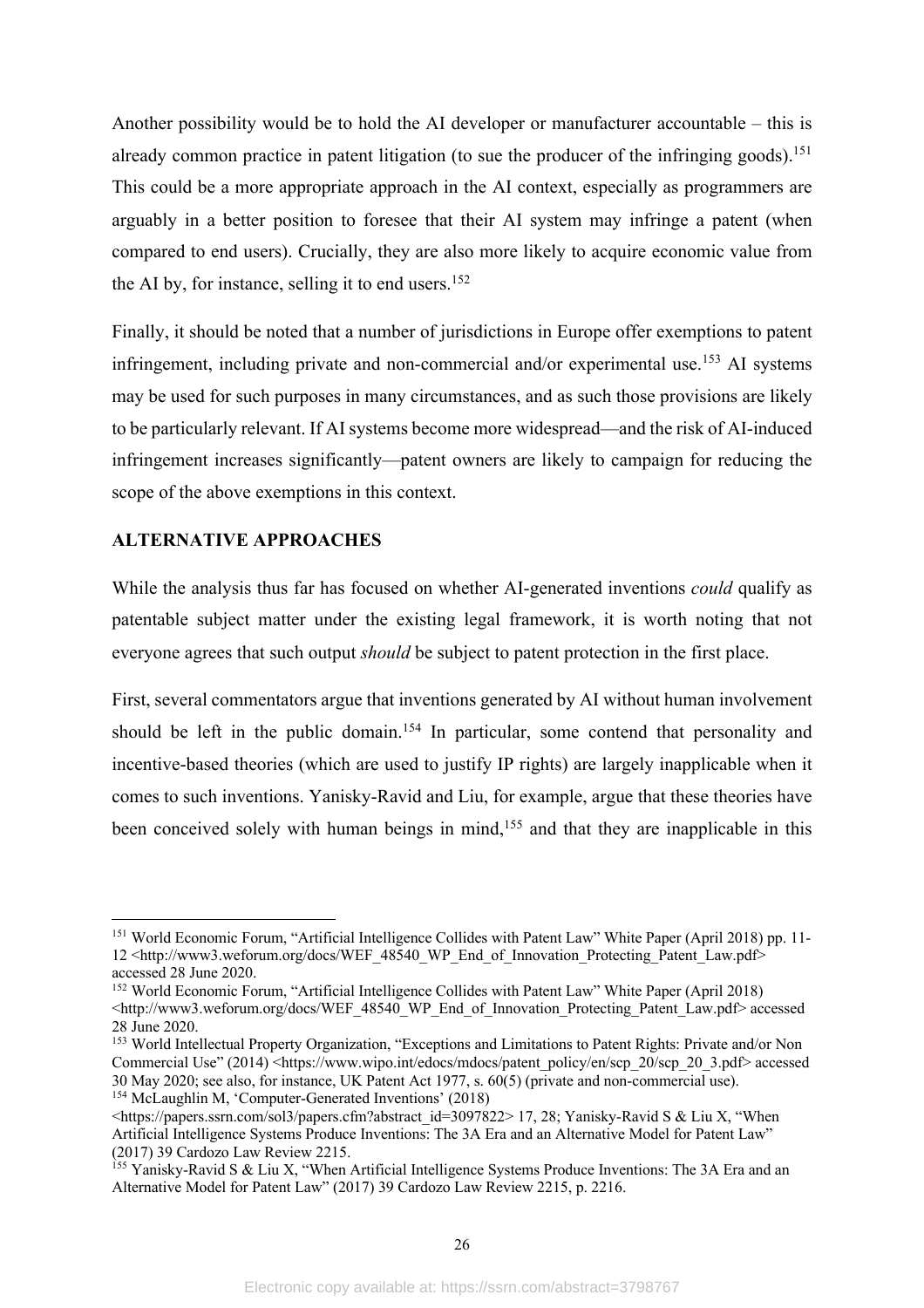context because AI systems are "autonomous, creative, unpredictable, rational". 156 McLaughlin makes a similar point by placing the emphasis on the distinction between computer-*assisted* and computer-*generated* inventions. In his view, in light of the "prevailing theoretical justifications" for IP rights, an invention should enter the public domain where a sufficient "nexus to human inventorship" is lacking - which would be the case where inventions are autonomously generated by AI.<sup>157</sup> The issue of requiring a sufficient degree of human contribution was also raised in a recent position paper by the UK Chartered Institute of Patent Attorneys (CIPA). The Institute acknowledged that while many in CIPA believe that patent protection should be available as long as the relevant substantive provisions are satisfied regardless of whether they have been created by AI—others are in favour of maintaining the existing inventorship requirements and allowing patent protection for AI-generated inventions only to the extent that there is a "genuine human contribution".<sup>158</sup>

Another argument in favour of adopting a public domain approach is made on the basis of competition-related considerations and the potential for over-proliferation of IP rights. There are concerns as to the ownership of both AI-generated inventions and the AI systems themselves, <sup>159</sup> particularly because a high number of patents in this field may end up in the hands of a few large corporations, thus creating patent thickets and entrenched monopolies.<sup>160</sup> A small number of major companies such as IBM, Microsoft, Qualcomm, Google and Huawei are already highly active in the AI industry, and a move towards "AI patenting" may strengthen their existing dominant positions. 161

<sup>159</sup> Vertinsky L, "Thinking Machines and Patent Law" (12 September 2017) Emory Legal Studies Research Paper 1, pp. 22-23 <https://ssrn.com/abstract=3036030> accessed 30 May 2020. There are also concerns about patent trolls; see Tech Dirt, "Cloem's business model seems custom-built for patent trolls" (2015) <https://www.techdirt.com/articles/20150220/08414930087/patent-not-sufficiently-broad-generic-cloem-will-

help-you-automatically-generating-dozens-nearly-identical-patents.shtml> accessed 30 May 2020; see also European Parliament, "Intellectual property rights for the development of artificial intelligence technologies" 2020/2015(INI) (listing market concentration as a key concern in its motion for resolution)<br>
<https://www.europarl.europa.eu/doceo/document/A-9-2020-0176 EN.html> accessed 25 October 2020.

 $^{160}$  Abbott R, "I Think, Therefore I Invent: Creative Computers and the Future of Patent Law" (2016) 57(4) Boston College Law Review 1079, p. 1119.

<sup>156</sup> Yanisky-Ravid S & Liu X, "When Artificial Intelligence Systems Produce Inventions: The 3A Era and an Alternative Model for Patent Law" (2017) 39 Cardozo Law Review 2215, p. 2221 (noting that "We analyze AI systems as autonomous, creative, unpredictable, rational, and evolving systems, and argue that these characteristics make justifications such as personality theories and incentive/efficiency arguments irrelevant. We conclude that one cannot conclusively determine an owner for these rights within the scope of patent law. Therefore, the rights fall outside the scope of traditional patent law.").

<sup>157</sup> McLaughlin M, 'Computer-Generated Inventions' (2018) pp. 32-34

<sup>&</sup>lt;https://papers.ssrn.com/sol3/papers.cfm?abstract\_id=3097822> accessed 28 June 2020.

<sup>158</sup> Chartered Institute of Patent Attorneys, "Patenting Inventions created using an AI system A CIPA Discussion Paper" p. 2 <https://www.cipa.org.uk/\_resources/assets/attachment/full/0/260456.pdf> accessed 28 June 2020.

<sup>161</sup> Robotics Business Review, "AI Research Among Record 9,100 Patents for IBM in 2018" (2019)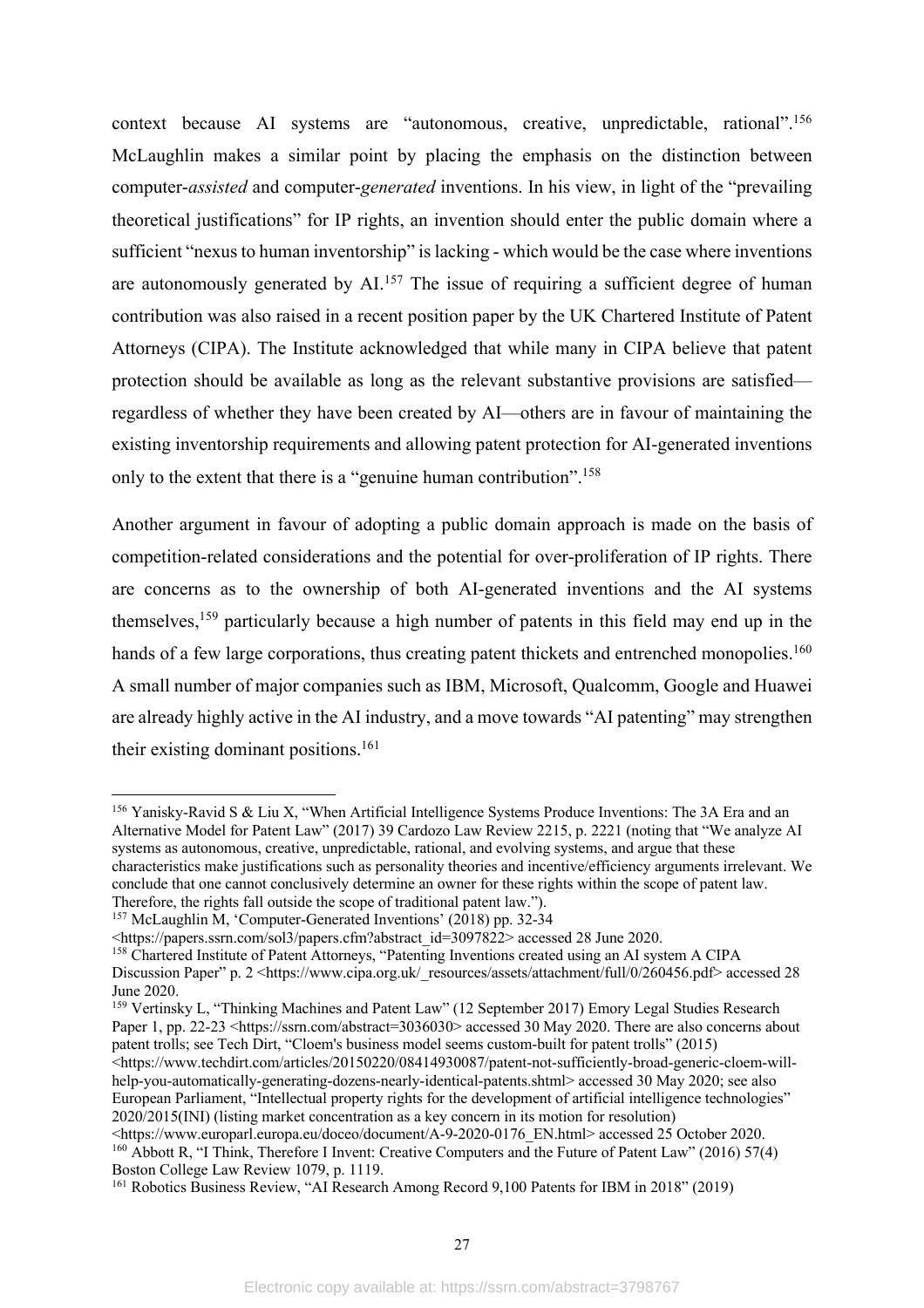Yet, not all commentators agree that a public domain approach is appropriate. Without the lure of the exclusive rights offered by patent law, the incentives to develop AI systems capable of generating valuable inventive output may be lessened.162 As noted earlier, denying patentability to AI-generated inventions may merely result in a greater reliance on trade secrets instead, which could ultimately harm the public and do nothing to expand the public domain. 163 Trade secrets would be enforced through contracts and via technologies such as encryption or firewalls (e.g. electronic and cyber controls over inventions).<sup>164</sup>

Another solution would be to merely limit the term of protection for inventions generated by machines without any human input. Fraser, for instance, suggests applying different terms of protection depending on the degree of human involvement (which, however, may be difficult to determine and implement in practice).<sup>165</sup> Similarly, Lauber-Roensberg and Hetmank argue in favour of shortening the term of protection on the basis that "in the era of AI innovation cycles may become increasingly shorter and patent thickets increasingly denser".<sup>166</sup> Banterle opines that 20 years of protection is far too long in this context. <sup>167</sup> Nevertheless, at present, the above proposals seem more theoretical than practical, because Article 27(1) TRIPS – as mentioned - prohibits discrimination based on the field of technology.

<sup>&</sup>lt;https://www.roboticsbusinessreview.com/ai/ai-research-among-record-9100-patents-for-ibm-in-2018/> accessed 30 May 2020; see also Abbott R, "I Think, Therefore I Invent: Creative Computers and the Future of Patent Law" (2016) 57(4) Boston College Law Review 1079, p. 1119; for a detailed overview of AI patent data, see also Haney B, "AI Patents: A Data Driven Approach" (2020) 19 Chicago-Kent Journal of Intellectual Property 407 (2020), pp. 479-480. In addition to these concerns, the existing AI industry has been criticised for its "invisible worker" problem where large tech companies hire thousands of isolated, low-paid gig workers (earning \$2 per hour and given no opportunities to develop their skills) to carry out various tasks such as labeling data and transcribing audio - crucial for AI-powered products and services such as Amazon's Alexa. The "invisibility" of the problem leaves these workers more vulnerable to poor working conditions; see W. Heaven, "AI needs to face up to its invisible-worker problem" (MIT Technology Review, 11 December 2020), https://www.technologyreview.com/2020/12/11/1014081/ai-machine-learning-crowd-gig-worker-problemamazon-mechanical-turk [Accessed 7 January 2021]; see also K. Hao, "The AI gig economy is coming for you" (MIT Technology Review, 29 May 2019) https://www.technologyreview.com/2019/05/31/103015/the-ai-gigeconomy-is-coming-for-you/ [Accessed 7 January 2021].

<sup>162</sup> Bonadio E, McDonagh L & Arvidsson C, 'Intellectual property aspects of robotics' (2018) 9(4) European Journal of Risk Regulation 655–676.

<sup>&</sup>lt;sup>163</sup> Vertinsky L, "Thinking Machines and Patent Law" (12 September 2017) Emory Legal Studies Research Paper 1, 19 <https://ssrn.com/abstract=3036030> accessed 30 May 2020.

<sup>&</sup>lt;sup>164</sup> Yanisky-Ravid S & Liu X, "When Artificial Intelligence Systems Produce Inventions: The 3A Era and an Alternative Model for Patent Law" (2017) 39 *Cardozo Law Review* 2215, p. 2255.

<sup>165</sup> Fraser E, "Computers as Inventors – Legal and Policy Implications of Artificial Intelligence on Patent Law", (2016) 13(3) SCRIPTed 305.

 $166$  Lauber-Rosensberg A & Hetmank S, "The concept of authorship and inventorship under pressure: Does artificial intelligence shift paradigms?" (2019) 14(7) Journal of Intellectual Property Law & Practice, p. 578. <sup>167</sup> Banterle F, "Ownership of Inventions Created by Artificial Intelligence" (2018) AIDA, p. 23, available at SSRN < https://ssrn.com/abstract=3276702> accessed 28 June 2020.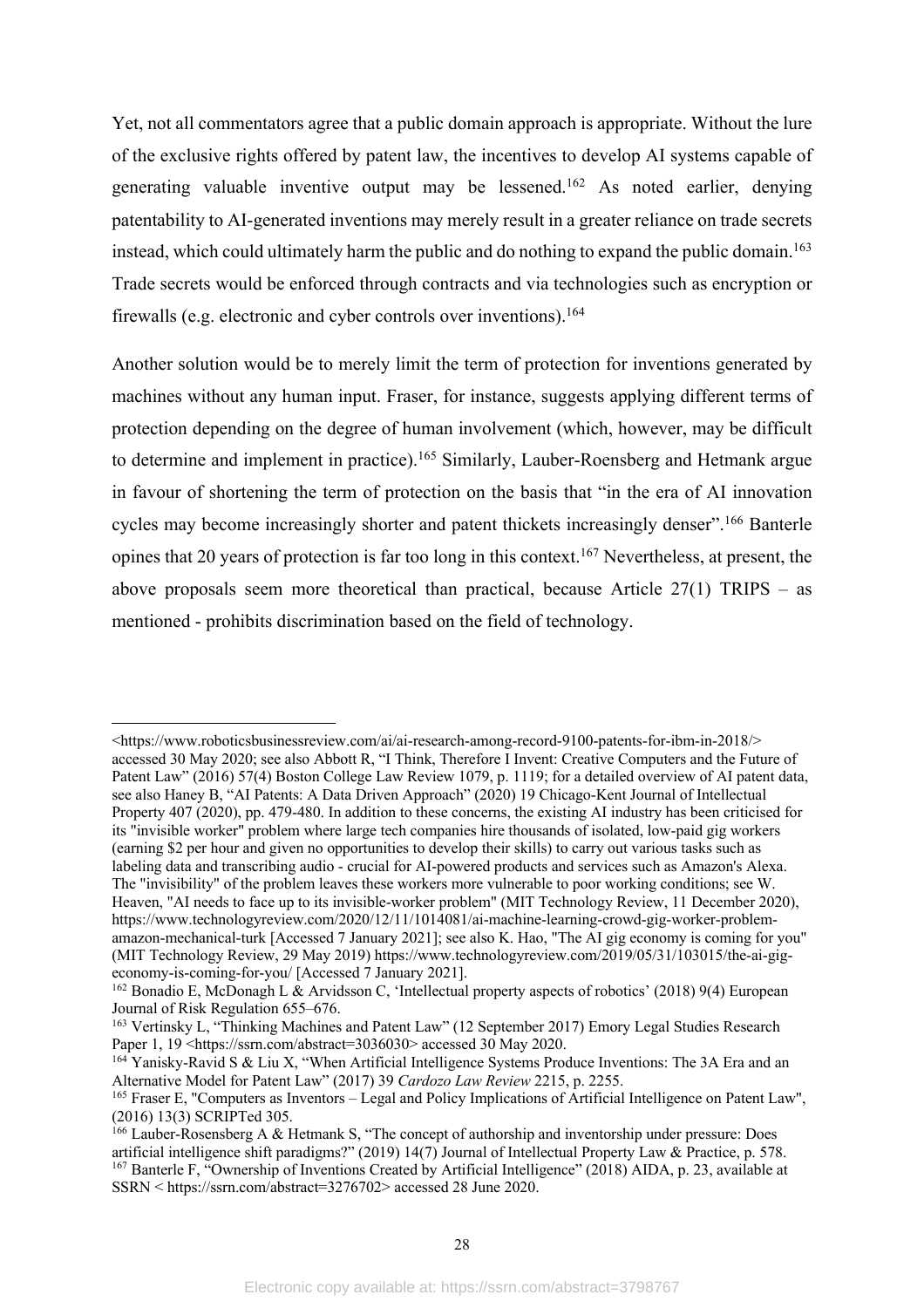Even in absence of IP rights, AI developers may be further incentivised and motivated to create on the basis that they would be the first to program and use the inventive machine (the socalled first-mover advantage theory) or because of general social recognition, satisfaction of scientific curiosity and collaboration with peers.<sup>168</sup> IP rights are not the only motivation that spurs innovation.<sup>169</sup>

### **CONCLUSION**

AI systems are now able to generate inventive outputs autonomously. Yet, as patent law has traditionally developed with human actors in mind, many of its core principles do not fit comfortably with machine inventorship. In this contribution, we have navigated through this complex relationship and explored the various issues that AI raises in the patent context in light of recent EPO and UK decisions.

It is important to stress that not everyone agrees that AI-generated inventions *should* be subject to patent protection in the first place. One potential alternative is an approach whereby AIgenerated inventions automatically enter the public domain and are freely available to the general public. This could be justified on the grounds that, for instance, the proliferation of inventive machines could amount to an excessive number of patents being granted in the future, concentrated in the hands of a few large corporations. However, such an approach may encourage dishonesty from patent applications, who may conceal evidence of AI inventorship.

Rather than denying AI-generated inventions patent protection altogether, it would be preferable that the term and scope of protection applicable to such inventions be reduced. Imposing a lesser term of protection for purely AI-generated inventions is likely to provide a reasonable balance between the need to incentivise AI developers and users (who can still recoup the costs and gain a first-mover advantage) and allowing the general public to access the invention within a reasonable period of time. This balanced approach would ensure that all competing interests are fairly represented. However, we note that existing rules, such as Article 27(1) TRIPS, explicitly prohibit discrimination as to the field of technology. In other words, implementing the above proposal is likely to require substantial reform.170 Reshaping the patent

<sup>168</sup> Abbott R, "I Think, Therefore I Invent: Creative Computers and the Future of Patent Law" (2016) 57(4) *Boston College Law Review* 1079, p. 1106.

<sup>169</sup> Silbey, J. The Eureka Myth (Stanford University Press, 2014).

<sup>&</sup>lt;sup>170</sup> Firth-Butterfield K & Chae Y, "Robot inventors are on the rise. But are they welcomed by the patent system?" (2018) <https://www.weforum.org/agenda/2018/04/robot-inventors-on-rise-patent-system-US/> accessed 30 May 2020.